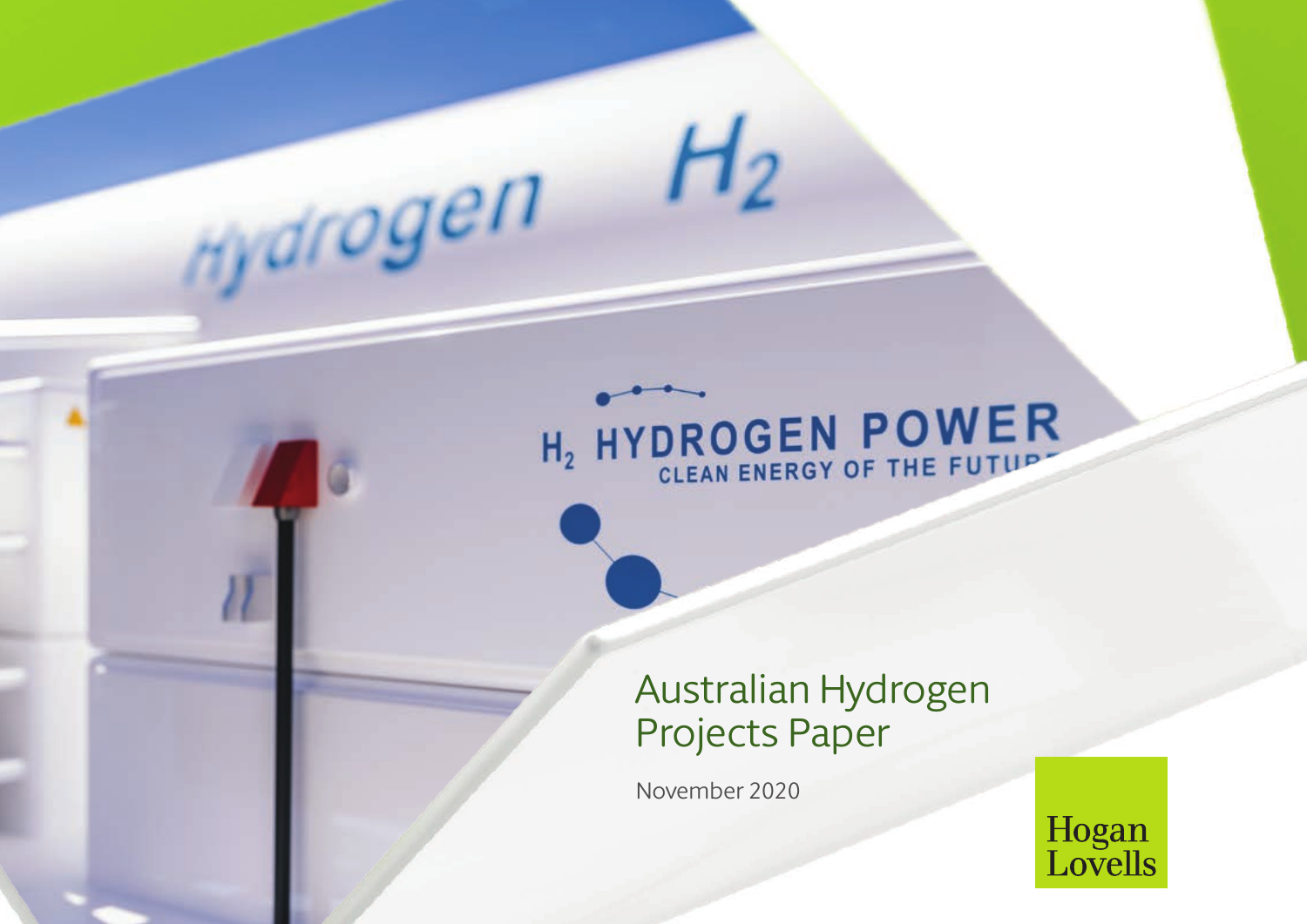## **Contents**

| 1.  | Current Australian hydrogen projects    | $\overline{4}$ |  |
|-----|-----------------------------------------|----------------|--|
| 1.1 | Western Australia                       | $\overline{4}$ |  |
| 1.2 | Queensland                              | 7              |  |
| 1.3 | New South Wales                         | 10             |  |
| 1.4 | South Australia                         | 12             |  |
| 1.5 | Victoria                                | 13             |  |
| 1.6 | <b>Australian Capital Territory</b>     | 15             |  |
| 1.7 | Tasmania                                | 16             |  |
| 1.8 | Australia / International               | 16             |  |
| 2.  | Australian hydrogen funding initiatives | 17             |  |

 $H<sub>2</sub>$ 

H, WYDROGEN POWER

 *This publication is of a general nature only and should not be relied upon as a substitute for specific advice.*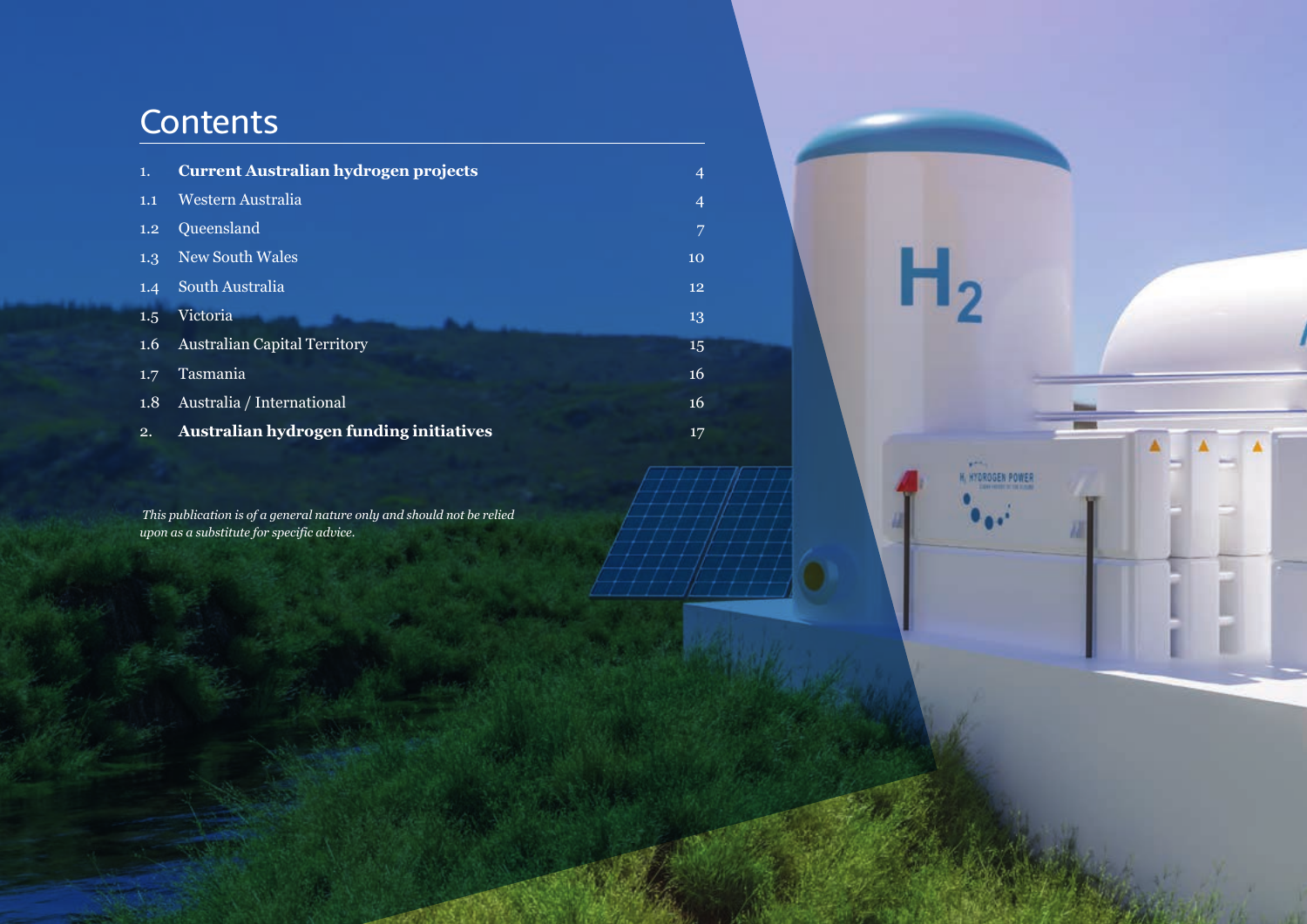



#### Want to know more?

If you would like more information or assistance, drop us an email or give us a call.



Paul Shillington Infrastructure, Energy, Resources and Projects Partner, Australia T +61 8 60286588 paul.shillington@hoganlovells.com



Michael Brady Infrastructure, Energy, Resources and Projects Senior Associate, Australia T +61 8 62086555 michael.brady@hoganlovells.com

The authors would like to acknowledge the valuable contributions of Maree Casey (Associate, Corporate, Perth) in the preparation of this publication.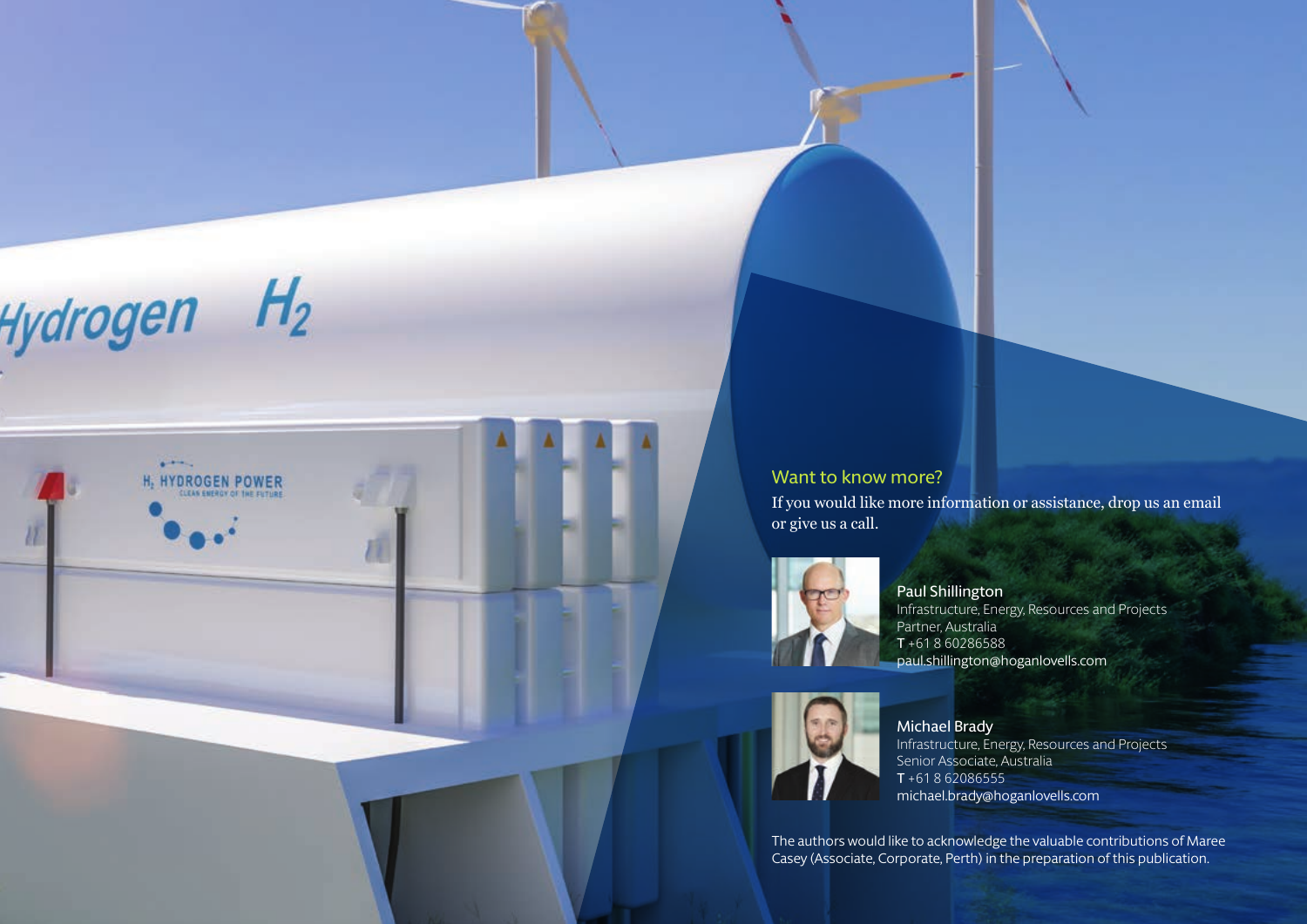## 1. Current Australian hydrogen projects

We set out in the table below the current Australian hydrogen pilot projects, refuelling projects, feasibility studies and research projects based on information made available to the public as at 29 October 2020.

Legend:

**Pilot production/pipeline projects** 

**Pilot refuelling projects** 

**Feasibility studies** Research projects

| $\#$ | Project name                                                                       | Proposing<br>company                                                                            | <b>Status</b>                                                      | <b>Description</b>                                                                                                                                                                                                                                                                                                                                                                                           | Hydrogen<br>type | <b>Funding</b><br>received                     | <b>Total cost</b> |
|------|------------------------------------------------------------------------------------|-------------------------------------------------------------------------------------------------|--------------------------------------------------------------------|--------------------------------------------------------------------------------------------------------------------------------------------------------------------------------------------------------------------------------------------------------------------------------------------------------------------------------------------------------------------------------------------------------------|------------------|------------------------------------------------|-------------------|
|      | 1.1 Western Australia                                                              |                                                                                                 |                                                                    |                                                                                                                                                                                                                                                                                                                                                                                                              |                  |                                                |                   |
|      | Arrowsmith<br><b>Hydrogen</b><br>Project                                           | Infinite Blue<br>Energy                                                                         | Commenced<br>in mid-2020<br>Expected to<br>be completed<br>in 2022 | This project involves building Australia's largest hydrogen<br>production facility in Dongara. The facility is expected to<br>produce 25 tonnes of green hydrogen a day using water,<br>wind and solar energy.                                                                                                                                                                                               | Green            | A\$300m<br>investment<br>funding               | A\$300m           |
|      | <b>ATCO Hydrogen</b><br>Microgrid,<br><b>Clean Energy</b><br><b>Innovation Hub</b> | <b>ATCO Australia</b><br>Pty Ltd                                                                | Completed<br>in 2017                                               | Approximately 1000 solar panels have been installed at the<br>Jandakot Operations Centre, capable of generating 300kW of<br>power. The design stores 500kWh of energy in batteries,<br>with excess renewable energy utilised to power an electrolyser<br>for the production of hydrogen which can be stored or injected<br>into the micro-grid for testing, as a direct fuel or blended with<br>natural gas. | Green            | A\$1.79m by<br><b>ARENA</b>                    | A\$3.53m          |
|      | ATCO and<br>Fortescue<br>Power On<br>with Hydrogen                                 | <b>ATCO Australia</b><br>Pty Ltd ("ATCO"),<br>Fortescue<br><b>Metals Group</b><br>("Fortescue") | Unknown                                                            | ATCO is working with Fortescue to deploy hydrogen vehicle<br>fuelling infrastructure in Western Australia. Under the<br>agreement, ATCO and Fortescue will construct and operate<br>the refuelling facility at ATCO's existing facility in Jandakot.                                                                                                                                                         | N/A              | Unknown                                        | Unknown           |
|      | <b>Clean Energy</b><br><b>Innovation Park</b>                                      | <b>ATCO Australia</b><br>Pty Ltd                                                                | Unknown                                                            | ATCO is conducting a feasibility study for the development of<br>a 10MW electrolysis hydrogen production plant at Henderson<br>Waste Recovery Park to help form investment decisions.<br>The strategic area of focus is transporting and blending in<br>the gas network.                                                                                                                                     | Blue             | A\$375,225 by<br>WA Renewable<br>Hydrogen Fund | A\$500,000        |
|      | <b>Green Hydrogen</b><br>for City of<br>Cockburn                                   | City of Cockburn                                                                                | Unknown                                                            | Feasibility study for solar hydrogen production for waste<br>collection and light vehicle fleets. Study also examines<br>cogeneration opportunities for electricity and heat production.                                                                                                                                                                                                                     | Green            | A\$149,412 by<br>WA Renewable<br>Hydrogen Fund | A\$325,704        |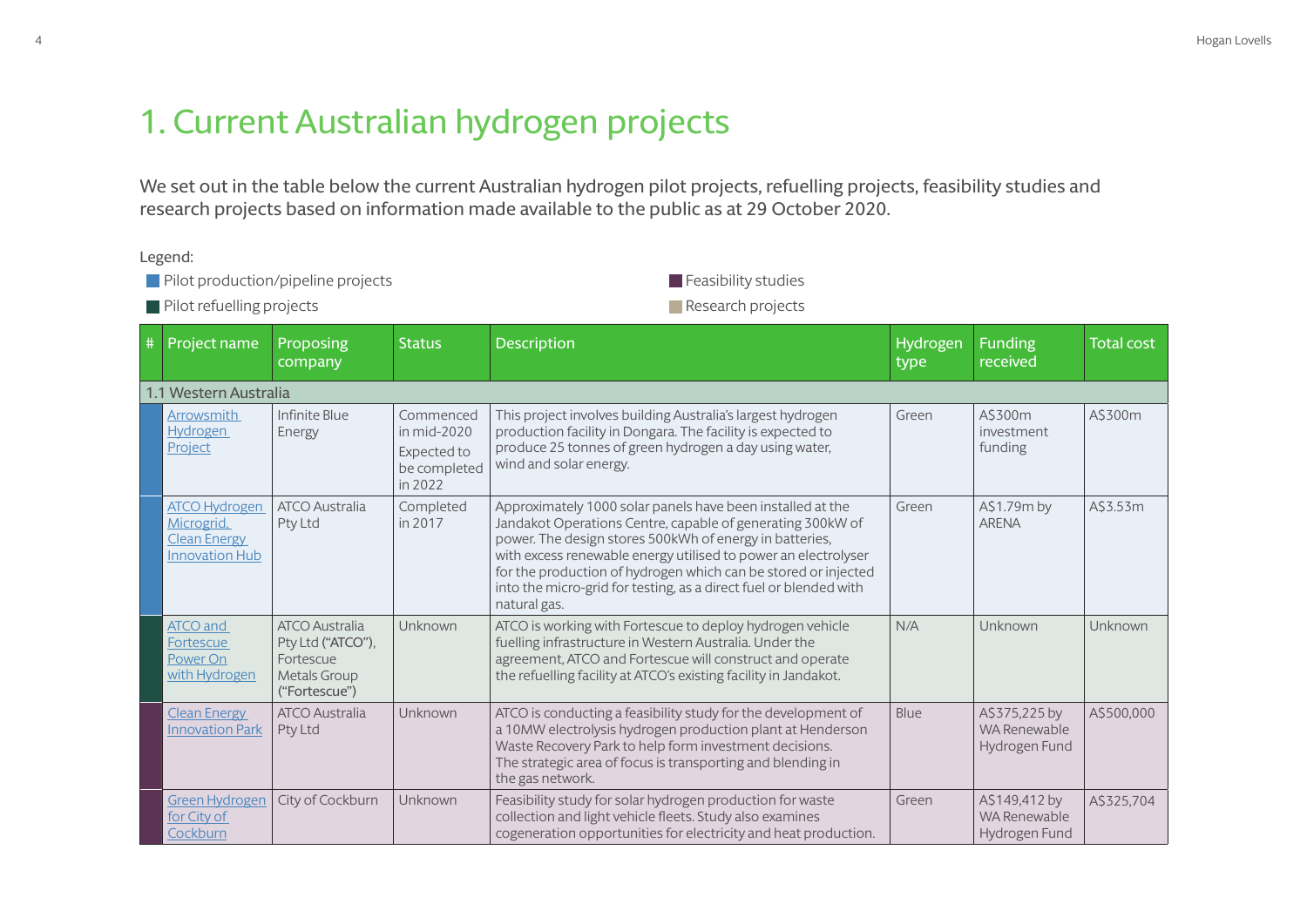| # | Project name                                                                       | Proposing<br>company                                                                        | <b>Status</b>                 | <b>Description</b>                                                                                                                                                                                                                                                                                                                                                                                                                                                                                                                                                                                                                                                                                                             | Hydrogen<br>type | <b>Funding</b><br>received                     | <b>Total cost</b> |
|---|------------------------------------------------------------------------------------|---------------------------------------------------------------------------------------------|-------------------------------|--------------------------------------------------------------------------------------------------------------------------------------------------------------------------------------------------------------------------------------------------------------------------------------------------------------------------------------------------------------------------------------------------------------------------------------------------------------------------------------------------------------------------------------------------------------------------------------------------------------------------------------------------------------------------------------------------------------------------------|------------------|------------------------------------------------|-------------------|
|   | Hazer<br>Commercial<br><b>Demonstration</b><br>Plant ("HCDP")                      | <b>Hazer Group</b>                                                                          | Commenced<br>in March<br>2020 | The Hazer Group will build a 100 tonne per annum facility which<br>converts biogas from sewerage treatment into hydrogen and<br>graphite. The hydrogen produced will be fuel cell grade,<br>capable of being used as a low emissions transport fuel.<br>In May 2020, the Hazer Group executed a binding Gas Supply<br>Agreement ("GSA") and Collaboration Deed with Western<br>Australian Water Corporation ("WAWC") for the supply of biogas<br>and co-location of the HCDP. Under the GSA, the WAWC will<br>supply biogas produced at its Woodman Point Wastewater<br>Treatment Plant as feedstock for the proposed HCDP.<br>Delivery of biogas under the GSA is scheduled to begin in 2021<br>and continue for three years. | Green            | A\$9.4m by<br><b>ARENA</b>                     | A\$22.6m          |
|   | <b>Hybrid</b><br>PV-Battery-<br><b>Hydrogen</b><br>System for<br><b>Microgrids</b> | Murdoch<br>University                                                                       | Unknown                       | Feasibility study for 100% renewable energy standalone power<br>system for an indigenous community in the Pilbara.<br>Study includes development of a new modelling tool to<br>optimise design.                                                                                                                                                                                                                                                                                                                                                                                                                                                                                                                                | Green            | A\$75,000 by<br>WA Renewable<br>Hydrogen Fund  | Unknown           |
|   | Hydrogen<br>Peaking Plant<br>for Collie, WA                                        | ATCO, Nedstack,<br>Hydrogenics,<br>Siemens, Nel,<br><b>Hydrogen Society</b><br>of Australia | Unknown                       | Proposed to use Green Hydrogen as a power source. The project<br>will be implemented in three stages. Stage one will be the<br>pilot project based around a 100kW electrolyser. Stage two is<br>implementing the 5kW modular system. Stage 3 is to implement<br>a 120MW+ system.                                                                                                                                                                                                                                                                                                                                                                                                                                               | Green            | Unknown                                        | Unknown           |
|   | Hyer<br>Penetration-<br><b>EDL Hydrogen</b><br><b>Enabled Hybrid</b><br>Renewables | Energy<br>Developments<br>Limited                                                           | Unknown                       | Feasibility study for integration of renewable hydrogen<br>production with isolated power stations.                                                                                                                                                                                                                                                                                                                                                                                                                                                                                                                                                                                                                            | Unknown          | A\$242,500 by<br>WA Renewable<br>Hydrogen Fund | Unknown           |
|   | Murchison<br>Renewable<br><b>Hydrogen</b><br>Project                               | Siemens.<br>Hydrogen<br>Renewables<br>Australia Pty Ltd                                     | Unknown                       | 5GW wind and solar project to produce green hydrogen for<br>export to Asia. The project is located near Murchison House<br>Station, north off the coast of Kalbarri.                                                                                                                                                                                                                                                                                                                                                                                                                                                                                                                                                           | Green            | Unknown                                        | Unknown           |
|   | Ord Hydrogen                                                                       | Pacific Hydro<br>Australia<br>Developments<br>Pty Ltd                                       | Unknown                       | Feasibility study for hydrogen production facility near Kununurra<br>utilising existing hydro generation.                                                                                                                                                                                                                                                                                                                                                                                                                                                                                                                                                                                                                      | Unknown          | A\$370,000 by<br>WA Renewable<br>Hydrogen Fund | Unknown           |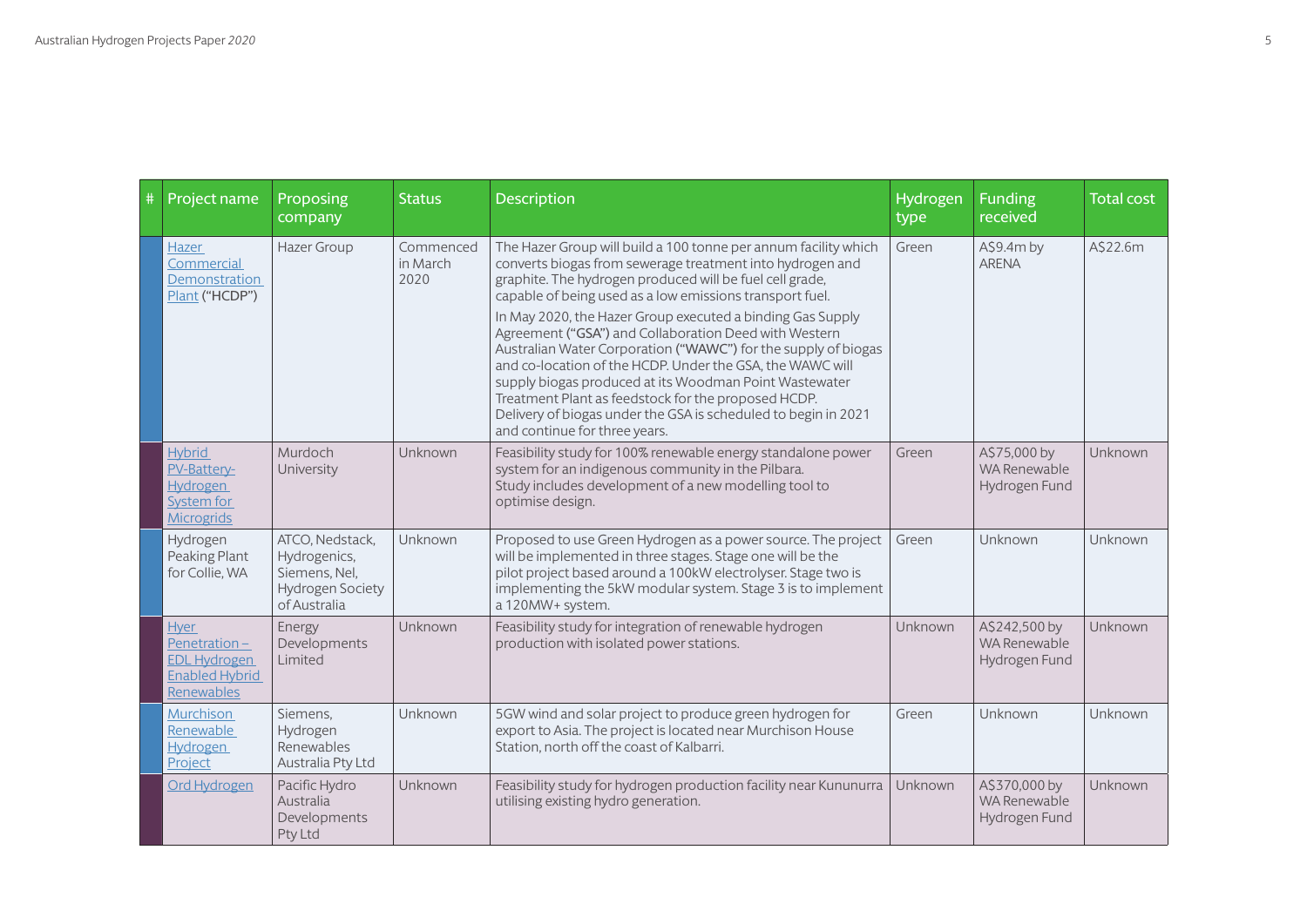| # | Project name                                                                                 | Proposing<br>company                                                                             | <b>Status</b>                                                  | <b>Description</b>                                                                                                                                                                                                                                                                              | Hydrogen<br>type | <b>Funding</b><br>received                                                                                   | <b>Total cost</b> |
|---|----------------------------------------------------------------------------------------------|--------------------------------------------------------------------------------------------------|----------------------------------------------------------------|-------------------------------------------------------------------------------------------------------------------------------------------------------------------------------------------------------------------------------------------------------------------------------------------------|------------------|--------------------------------------------------------------------------------------------------------------|-------------------|
|   | Green Shepherd                                                                               | Pearl Clean<br><b>Energy Pty Ltd</b>                                                             | Pre-Feasibility                                                | A phased hydrogen production facility located in the south-<br>west of Western Australia, with an initial 10MW electrolysis<br>plant producing 1,400 tonnes of hydrogen, for use in heavy<br>transportation.                                                                                    | Green            | Unknown                                                                                                      | Unknown           |
|   | Preparing the<br>Dampier to<br><b>Bunbury Natural</b><br><b>Gas Pipeline for</b><br>Hydrogen | DBNGP (WA)<br><b>Nominees</b><br>Pty Ltd                                                         | Unknown                                                        | Feasibility study examining the compatibility of the transmission<br>pipeline with blended hydrogen, includes preparing a roadmap<br>for development of regulations for hydrogen blended gas in<br>Western Australia.                                                                           | Blue             | A\$216,000 by<br>WA Renewable<br>Hydrogen Fund<br>A\$234,000 by<br>Australian Gas<br>Infrastructure<br>Group | A\$450,000        |
|   | <b>Project GERI</b><br><b>Feasibility Study</b>                                              | <b>BP Australia Pty</b><br>Ltd, GHD Group<br>Limited                                             | Commenced<br>in April 2020<br>Completed<br>in February<br>2021 | The Geraldton Export-Scale Renewable Investment Feasibility<br>Study will explore the potential for developing a green hydrogen<br>and ammonia production supply chain.                                                                                                                         | Green            | A\$1.17m by<br><b>ARENA</b>                                                                                  | A\$4.42m          |
|   | Renewable<br>Hydrogen<br><b>Transport Hub</b><br>in the City of<br>Mandurah                  | <b>Hazer Group</b><br>Limited                                                                    | Unknown                                                        | Feasibility study for a hydrogen refuelling infrastructure hub and<br>associated transport applications.                                                                                                                                                                                        | Unknown          | A\$250,000 by<br>WA Renewable<br>Hydrogen Fund                                                               | Unknown           |
|   | <b>UWA Methanol</b><br>from Syngas<br>Research and<br>Development                            | The University of<br>Western Australia,<br>Anergy Pty Ltd                                        | Commenced<br>in August<br>2018                                 | The research project seeks to develop an innovative and<br>miniaturised process technology for synthesising renewable<br>methanol from biomass pyrolysis syngas and demonstrate<br>the technology in a laboratory-scale pilot plant for engineering<br>evaluation and process economic studies. | Blue             | A\$1.07m                                                                                                     | AS2.9m            |
|   | Yara Pilbara<br>Renewable<br>Ammonia<br><b>Feasibility Study</b>                             | Yara Pilbara<br>Fertilisers Pty Ltd,<br><b>Engie Services</b><br><b>Australia Pty</b><br>Limited | Commenced<br>in February<br>2020                               | This feasibility study is examining the potential to make<br>renewable hydrogen technology work in industrial-scale<br>facilities. Yara wants to build a pilot project at its facility in WA's<br>Pilbara region to produce ammonia using renewable energy<br>rather than fossil fuels.         | Blue             | A\$995,000 by<br><b>ARENA</b>                                                                                | A\$3.76m          |
|   |                                                                                              |                                                                                                  |                                                                | The goal is to convert the Pilbara ammonia plant from one that<br>relies completely on natural gas for its hydrogen to one where a<br>significant share of its hydrogen comes from renewable power.                                                                                             |                  |                                                                                                              |                   |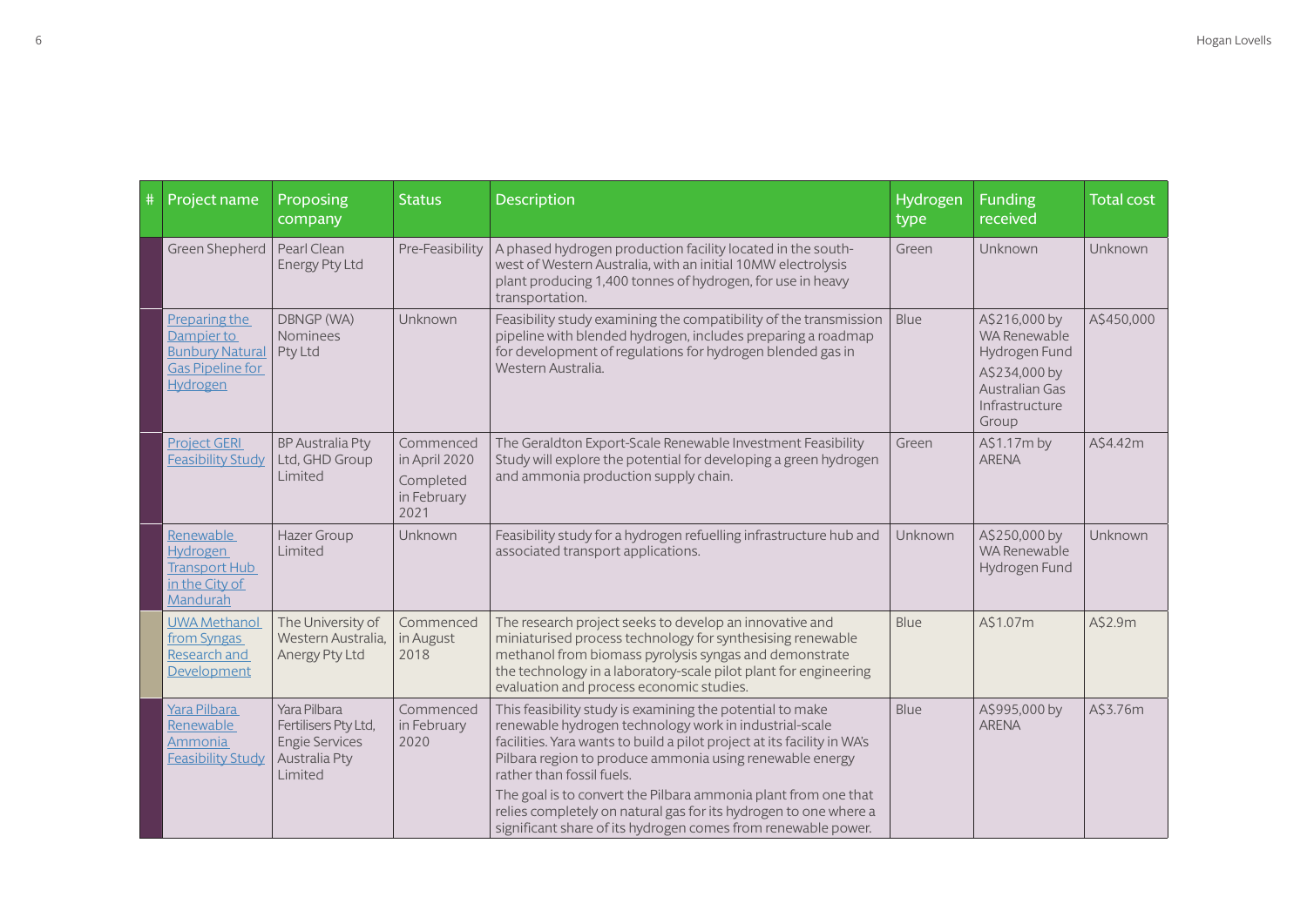| # | Project name                                                                         | Proposing<br>company                                                                                                | <b>Status</b>                                | <b>Description</b>                                                                                                                                                                                                                                                                                                                                                                                                                | Hydrogen<br>type | <b>Funding</b><br>received                                                | <b>Total cost</b> |
|---|--------------------------------------------------------------------------------------|---------------------------------------------------------------------------------------------------------------------|----------------------------------------------|-----------------------------------------------------------------------------------------------------------------------------------------------------------------------------------------------------------------------------------------------------------------------------------------------------------------------------------------------------------------------------------------------------------------------------------|------------------|---------------------------------------------------------------------------|-------------------|
|   | The Asian<br>Renewable<br><b>Energy Hub</b>                                          | <b>InterContinental</b><br>Energy, CWP<br>Renewables,<br>Vestas.<br>Macquarie Bank                                  | Construction<br>expected to<br>start in 2023 | The Asian Renewable Energy Hub encompasses 6,500 square<br>kilometres of land in the East Pilbara region. The project will generate<br>up to 15,000+ MW of renewable energy in Western Australia. The<br>bulk of the energy will be used for large scale production of green<br>hydrogen products for domestic and export markets.                                                                                                | Green            | N/A                                                                       | A\$51b            |
|   | 1.2 Queensland                                                                       |                                                                                                                     |                                              |                                                                                                                                                                                                                                                                                                                                                                                                                                   |                  |                                                                           |                   |
|   | <b>APA Renewable</b><br>Methane<br>Demonstration<br>Plan                             | <b>APT Facility</b><br>Management Pty<br>Ltd, Southern<br><b>Green Gas Pty</b><br>Limited                           | Commenced<br>in March 2020                   | This power to gas demonstration plant to be built at Wallumbilla<br>Gas Hub near Roma will create methane using solar-generated<br>electricity, water and CO2 from the atmosphere.<br>The power to gas demonstration plant will produce<br>approximately 620kg of hydrogen per year, converting it into<br>74 gigajoules of methane that can then be injected into APA's<br>natural gas pipelines across the East Coast Gas Grid. | Blue             | A\$1.1m by<br><b>ARENA</b>                                                | A\$2.26m          |
|   | <b>Bulwer Island</b><br><b>Refuelling</b><br><b>Station</b>                          | <b>BOC</b>                                                                                                          | Commenced<br>in May 2019                     | BOC will install a 220 kW electrolyzer supplied by ITM Power<br>and 100 kW solar array to produce renewable hydrogen<br>through electrolysis at its Bulwer Island site. The electrolyser will<br>have capacity to produce up to 2,400 kilograms of renewable<br>hydrogen per month to power hydrogen fuel cell electric<br>vehicles (HFCEV) and supply BOC's industrial customers.                                                | Green            | A\$950,000 by<br><b>ARENA</b>                                             | A\$4.18m          |
|   | Feasibility of<br>Renewable<br><b>Green Energy</b>                                   | Dyno Nobel<br>Moranbah Pty<br>Ltd, Incitec Pivot<br>I imited                                                        | Completed                                    | The Feasibility of Renewable Green Hydrogen project will<br>conduct and assess the feasibility of producing renewable<br>hydrogen and ammonia at Dyno Nobel's existing facility in<br>Moranbah, Queensland.                                                                                                                                                                                                                       | Green            | A\$980,000 by<br><b>ARENA</b>                                             | A\$2.67m          |
|   | <b>Feasibility Study</b><br>for a Green<br><b>Hydrogen and</b><br>Ammonia<br>Project | Queensland<br>Nitrates Pty Ltd,<br>Neoen Australia<br>Pty Ltd, Advisian<br>Pty Ltd (part<br>of the Worley<br>Group) | Completed                                    | The Feasibility Study for a Green Hydrogen and Ammonia Project<br>is a study of using green hydrogen to produce ammonia at QNP's<br>existing manufacturing plant at Moura site. The proposed facility<br>includes a 30 MW electrolyser and a small-scale ammonia plant<br>consuming 208 GWh of electricity.                                                                                                                       | Green            | A\$1.91m by<br><b>ARENA</b>                                               | A\$3.89m          |
|   | <b>Hydrogen Park</b><br>Gladstone                                                    | <b>AGN</b>                                                                                                          | Commence<br>in November<br>2020              | Development of a renewable hydrogen plant, able to deliver up<br>to 10% blended hydrogen across Gladstone's 770 residential,<br>small commercial and industrial customer base.                                                                                                                                                                                                                                                    | Unknown          | A\$1.78m by<br>Queensland<br>Hydrogen<br>Industry<br><b>Strategy Fund</b> | A\$4.2m           |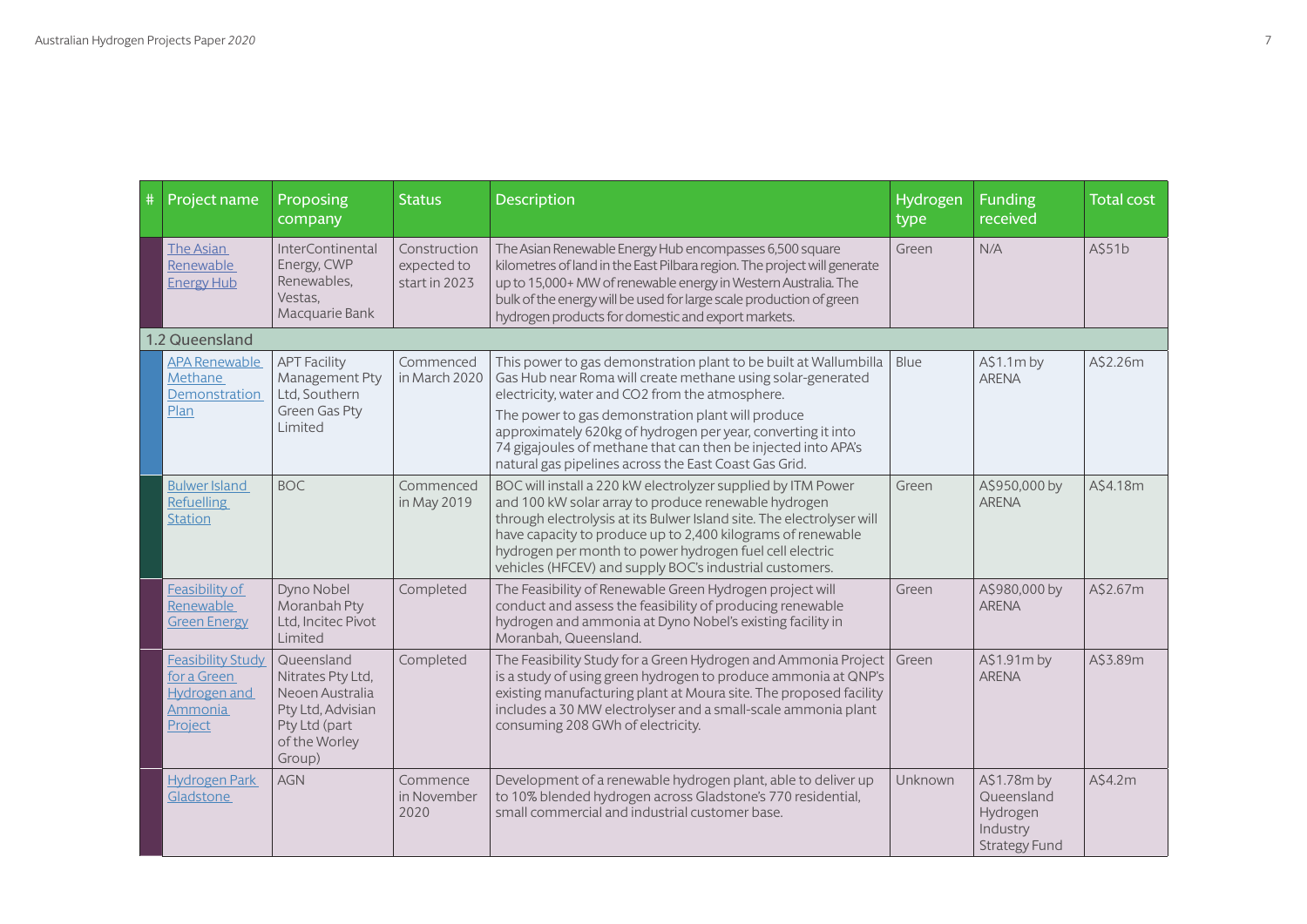| # | Project name                                                                        | Proposing<br>company                              | <b>Status</b>                  | <b>Description</b>                                                                                                                                                                                                                                                                 | Hydrogen<br>type | <b>Funding</b><br>received                                                                                        | <b>Total cost</b>   |
|---|-------------------------------------------------------------------------------------|---------------------------------------------------|--------------------------------|------------------------------------------------------------------------------------------------------------------------------------------------------------------------------------------------------------------------------------------------------------------------------------|------------------|-------------------------------------------------------------------------------------------------------------------|---------------------|
|   | H2-HubTM<br>Gladstone                                                               | Hydrogen Utility                                  | Unknown                        | Proposal of an industrial complex for the large-scale<br>production of green hydrogen and ammonia. H2U has a<br>contract on a 171 hectare site at Yarwun in the Gladstone State<br>Development Area, which is in close proximity to the export<br>precinct at Fisherman's Landing. | Unknown          | Unknown                                                                                                           | A\$1.61b<br>billion |
|   | <b>National</b><br><b>Hydrogen</b><br><b>Materials</b><br><b>Reference Facility</b> | <b>Griffith University</b>                        | Unknown                        | Reference facility focused on characterising the performance of<br>hydrogen storage materials. Capabilities include: measurement<br>of hydrogen absorption, adsorption and desorption,<br>lifetime testing, hydrogen storage testing systems.                                      | Unknown          | Unknown                                                                                                           | Unknown             |
|   | Northern Oil<br>Advanced<br><b>Biofuels</b><br>Laboratory                           | Southern Oil<br>Refining Pty Ltd                  | Completed                      | The Northern Oil Advanced Biofuels Laboratory project involves<br>the development and construction of Australia's first biocrude<br>and biofuel laboratory at the site of the Northern Oil Advanced<br>Biofuels Pilot Plant in Yarwun, central Queensland.                         | Blue             | A\$3.19m by<br><b>ARENA</b>                                                                                       | A\$6.94m            |
|   |                                                                                     |                                                   |                                | Hydrogen will be produced from waste through the chemical<br>looping process to support refining. Surplus hydrogen will be<br>used to power a 200-400kw fuel cell.                                                                                                                 |                  |                                                                                                                   |                     |
|   | Pacific Solar<br>Hydrogen                                                           | Austrom<br>Hydrogem                               | Unknown                        | Development of a solar farm and battery facility near Callide,<br>Central Queensland, with a capacity of up to 3,600MW. The solar<br>farm will supply renewable energy for a hydrogen production<br>facility at Gladstone for export of hydrogen.                                  | Unknown          | Unknown                                                                                                           | Unknown             |
|   | Queensland<br>Centre for<br><b>Advanced</b><br>Technology                           | <b>CSIRO</b>                                      | Unknown                        | Internationally-unique facility for studying the gasification<br>behaviour of a range of feedstocks over a range of industrially<br>relevant conditions.                                                                                                                           | Unknown          | Unknown                                                                                                           | Unknown             |
|   | <b>Redlands</b><br><b>Research Centre</b>                                           | Queensland<br>University of<br>Technology         | Unknown                        | Renewable hydrogen pilot plan to build knowledge and explore<br>export opportunities.                                                                                                                                                                                              | Unknown          | Unknown                                                                                                           | A\$7.5m             |
|   | Renewable<br>Ammonia Plant                                                          | (Dyno Nobel<br>Moranbah) Incitec<br>Pivot Limited | Commenced<br>September<br>2019 | Assessing the feasibility of creating the world's largest ammonia<br>plant using a 160MW electrolyser powered by a 210MW solar farm.                                                                                                                                               | Green            | A\$980,000 by<br><b>ARENA</b>                                                                                     | A\$2.7m             |
|   | Renewable<br><b>Hydrogen</b><br><b>Microgrid</b>                                    | Daintree<br>Renewable<br><b>Energy Pty Ltd</b>    | Unknown                        | Assessing the feasibility of a microgrid will store energy<br>generated by new and existing solar panels by converting it to<br>hydrogen for use in a fuel cell RAPS.                                                                                                              | Unknown          | A\$950,150 by<br>Commonwealth<br>Government's<br>Regional<br>and Remote<br>Communities<br><b>Reliability Fund</b> | Unknown             |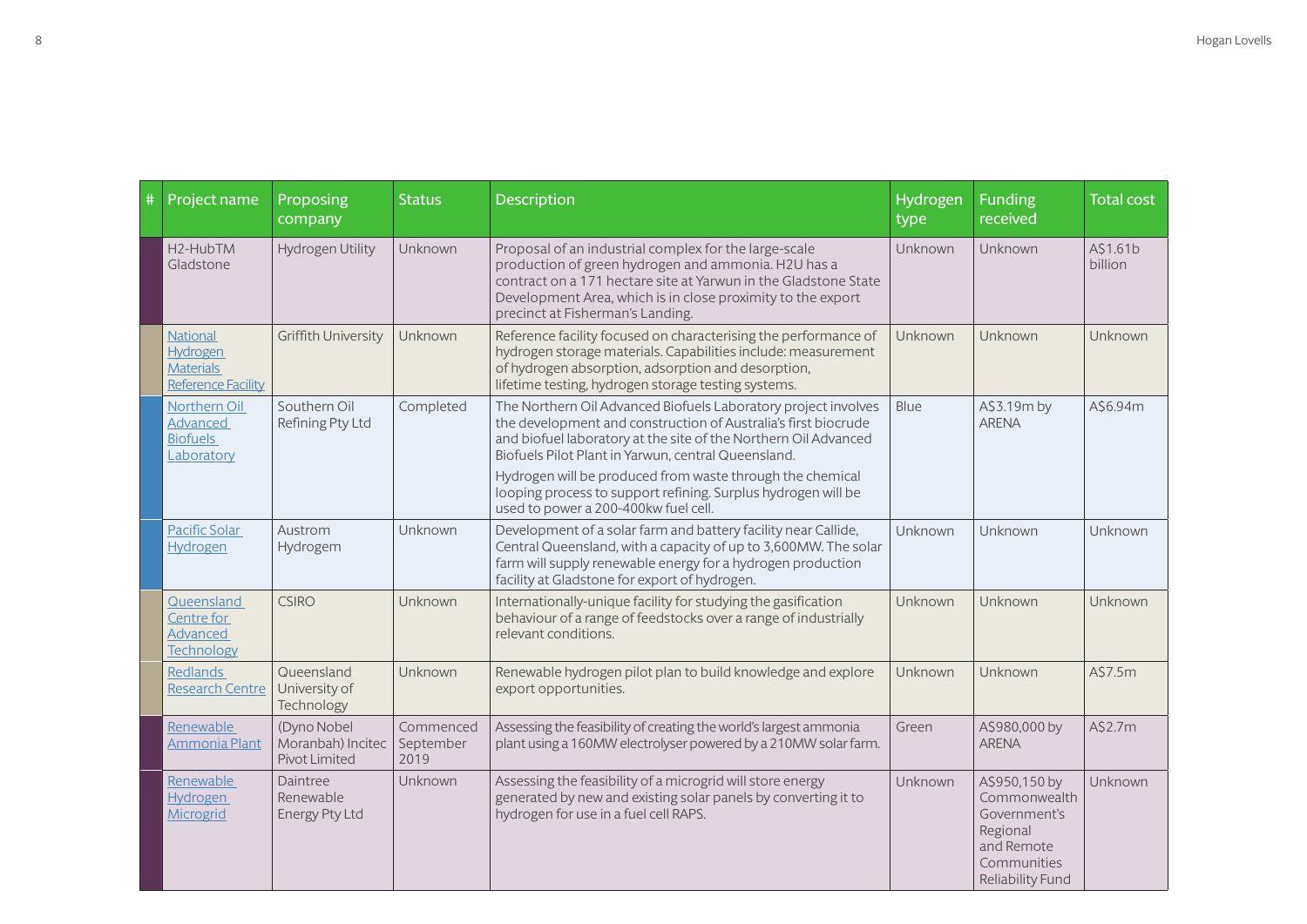| # | Project name                                                                                 | Proposing<br>company                                                                                                                                       | <b>Status</b>                 | <b>Description</b>                                                                                                                                                                                                                                                                                                                                                                  | Hydrogen<br>type | <b>Funding</b><br>received                                                                            | <b>Total cost</b> |
|---|----------------------------------------------------------------------------------------------|------------------------------------------------------------------------------------------------------------------------------------------------------------|-------------------------------|-------------------------------------------------------------------------------------------------------------------------------------------------------------------------------------------------------------------------------------------------------------------------------------------------------------------------------------------------------------------------------------|------------------|-------------------------------------------------------------------------------------------------------|-------------------|
|   | Renewable<br><b>Hydrogen</b><br>Production<br>and Refuelling<br>Project,<br>Pinkenba         | <b>BOC Limited,</b><br><b>ITM Power Pty</b><br>Ltd, Queensland<br>University of<br>Technology,<br>Hyundai Motor<br>Company Australia<br><b>Pty Limited</b> | Completed                     | The Renewable Hydrogen Production and Refuelling Project<br>aims to demonstrate renewable hydrogen production<br>at a commercially viable scale, and help progress the<br>commercialisation of hydrogen for vehicle transport in Australia.                                                                                                                                         | Blue             | A\$950,000                                                                                            | A\$4.18m          |
|   | <b>Sir Samuel</b><br><b>Griffith Centre</b><br>Renewable<br><b>Hydrogen</b><br>Microgrid     | <b>Griffith University</b>                                                                                                                                 | Unknown                       | University building operating independently of the electricity<br>grid by integrating PV, electrolysis and fuel cells.                                                                                                                                                                                                                                                              | Green            | Unknown                                                                                               | Unknown           |
|   | Springfield City<br>Group                                                                    | Springfield City<br>Group, ENGIE                                                                                                                           | Unknown                       | Greater Springfield, located in Southeast Queensland, Australia<br>and named the World's Best Master-Planned Community by the<br>International Real Estate Federation, that's precisely the goal.<br>In partnership with Springfield City Group, ENGIE is investing<br>in a revolutionary zero-carbon plan that will make Springfield a<br>beacon of sustainability and innovation. | Unknown          | Unknown                                                                                               | Unknown           |
|   | Stanwell<br><b>Hydrogen</b><br>Electrolysis<br><b>Deployment</b><br><b>Feasibility Study</b> | Stanwell<br>Corporation<br>Limited, Deloitte<br><b>Financial Advisory</b><br>Pty Limited,<br>Advisian Pty Ltd                                              | Commenced<br>in March<br>2020 | Assessing the feasibility of a large (10MW or bigger) hydrogen<br>electrolysis demonstration plant at Stanwell Power Station,<br>near Rockhampton in Queensland.                                                                                                                                                                                                                    | Green            | A\$1.25m by<br><b>ARENA</b>                                                                           | A\$4.99m          |
|   | <b>Sun Metals</b><br>Corporation                                                             | Sun Metals<br>Corporation<br>Pty Ltd                                                                                                                       | Unknown                       | Establishment of a renewable hydrogen plant with the focus on<br>diesel displacement for heavy vehicles and integration into the<br>operations of the refinery.                                                                                                                                                                                                                     | Unknown          | A\$5m by<br>Queensland<br>Government's<br>Hydrogen<br>Industry<br>Development<br><b>Strategy Fund</b> | Unknown           |
|   | <b>Bundaberg</b><br><b>Hydrogen Hub</b><br>("BHH")                                           | Elvin Group<br>Renewables,<br>Denzo Pty Ltd,<br>H2X                                                                                                        | Unknown                       | The BHH will provide clean green hydrogen for a wide range of<br>industrial and vehicle uses. It will start with the development<br>of a state of the art 80MW Hydrogen Electrolyser. The BHH<br>is targeting production of zero-emission clean hydrogen<br>producing up to 6,000 tonnes each year.                                                                                 | Green            | N/A                                                                                                   | A\$300m           |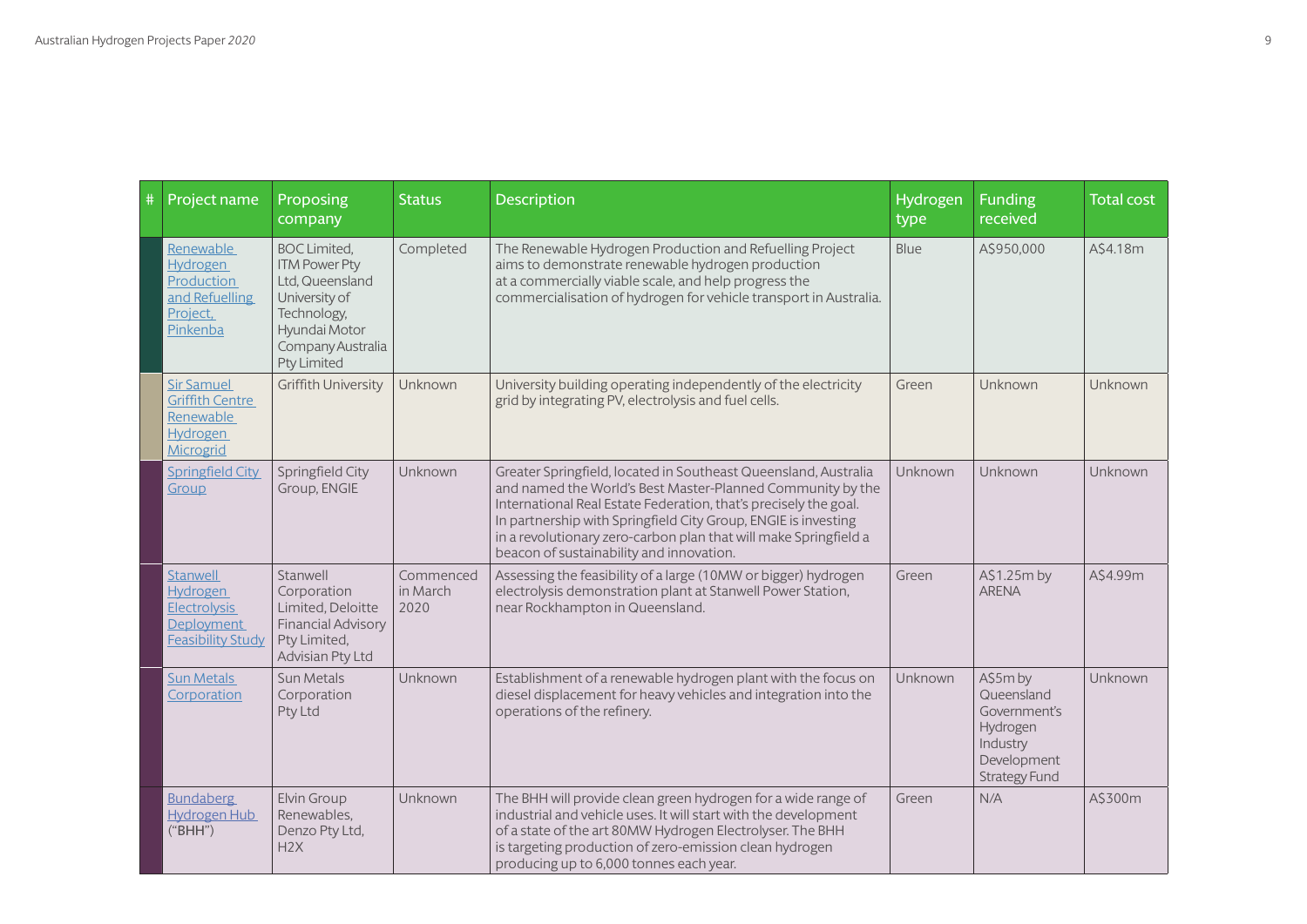| # | Project name                                                                              | Proposing<br>company                                                                                                                                                                    | <b>Status</b>             | <b>Description</b>                                                                                                                                                                                                                                                                                                                                                                                                                                                                                                                                                                                                                                                                                                 | Hydrogen<br>type | <b>Funding</b><br>received                      | <b>Total cost</b> |
|---|-------------------------------------------------------------------------------------------|-----------------------------------------------------------------------------------------------------------------------------------------------------------------------------------------|---------------------------|--------------------------------------------------------------------------------------------------------------------------------------------------------------------------------------------------------------------------------------------------------------------------------------------------------------------------------------------------------------------------------------------------------------------------------------------------------------------------------------------------------------------------------------------------------------------------------------------------------------------------------------------------------------------------------------------------------------------|------------------|-------------------------------------------------|-------------------|
|   | 1.3 New South Wales                                                                       |                                                                                                                                                                                         |                           |                                                                                                                                                                                                                                                                                                                                                                                                                                                                                                                                                                                                                                                                                                                    |                  |                                                 |                   |
|   | <b>ARC Training</b><br>Centre for<br><b>The Global</b><br><b>Hydrogen</b><br>Economy      | University of New<br>South Wales                                                                                                                                                        | Unknown                   | Centre to train and develop hydrogen engineering professionals<br>to meet the demand for hydrogen production, storage and<br>distribution skills.                                                                                                                                                                                                                                                                                                                                                                                                                                                                                                                                                                  | Unknown          | A\$4.9m by<br>Australian<br>Research<br>Council | Unknown           |
|   | <b>Biological</b><br><b>Hydrogen</b><br>Production                                        | Macquarie<br>University,<br>Bioplatforms<br>Australia Ltd.<br><b>BOC Australia</b>                                                                                                      | Started in<br>August 2018 | The Biological Hydrogen Production project will produce a<br>bacteria that can efficiently and rapidly convert sugars from<br>various renewable sources into hydrogen gas.                                                                                                                                                                                                                                                                                                                                                                                                                                                                                                                                         | Unknown          | A\$1.17m by<br><b>ARENA</b>                     | A\$2.83m          |
|   | Fire and<br><b>Explosion</b><br><b>Testing Services</b><br>("FETS")                       | University of<br>Newcastle                                                                                                                                                              | Unknown                   | With its A\$15 million facility, FETS operates an integrated platform<br>that combines a wide range of expertise at the University with<br>one of the most comprehensive and state-of-the-art fire and<br>explosion testing facilities in the country. Testing of hydrogen is to<br>be included. Comprises of a 30m and 100m detonation tube for<br>explosion measurements and analysis.                                                                                                                                                                                                                                                                                                                           | Unknown          | Unknown                                         | A\$15m            |
|   | H2Store<br><b>Technology</b>                                                              | University of New<br>South Wales                                                                                                                                                        | Second half<br>of 2020    | H2Store technology is a compact and transportable hydrogen<br>storage solution. It's an effective way to store and generate<br>renewable energy, mitigate the fluctuation of renewable<br>generation and increase confidence in the security of supply.<br>This is done in collaboration with the Manilla Solar project.                                                                                                                                                                                                                                                                                                                                                                                           | Green            | A\$3.5m by NSW<br>Government                    | Unknown           |
|   | <b>Highly Efficient</b><br>and Low Cost<br>Photovoltaic-<br><b>Electrolysis</b><br>System | University of New<br>South Wales,<br>Beijing Zhongchao<br>Haigi Technology<br>Co Ltd, RayGen<br><b>Resources Pty</b><br>Ltd, Shenzhen<br>Kohodo Sunshine<br>Renewable Energy<br>Co. Ltd | Started in<br>August 2018 | The Highly Efficient & Low Cost Photovoltaic-Electrolysis<br>System project is a promising approach to produce renewable<br>hydrogen (H2) for export from sunlight and water. The main<br>obstacle to utilising PVE to produce H2 is the high cost and<br>modest efficiency. The project aims to lower the cost of<br>renewable hydrogen produced via PVE by improving the energy<br>efficiency of transition metal-based alkaline water electrolysers<br>and the overall solar to hydrogen (STH) conversion efficiency<br>of PVE systems. This approach is anticipated to lead to the<br>development of an integrated PVE system demonstrating an<br>overall solar-to hydrogen (STH) conversion efficiency > 30%. | Green            | A\$1.31m by<br><b>ARENA</b>                     | A\$5.04m          |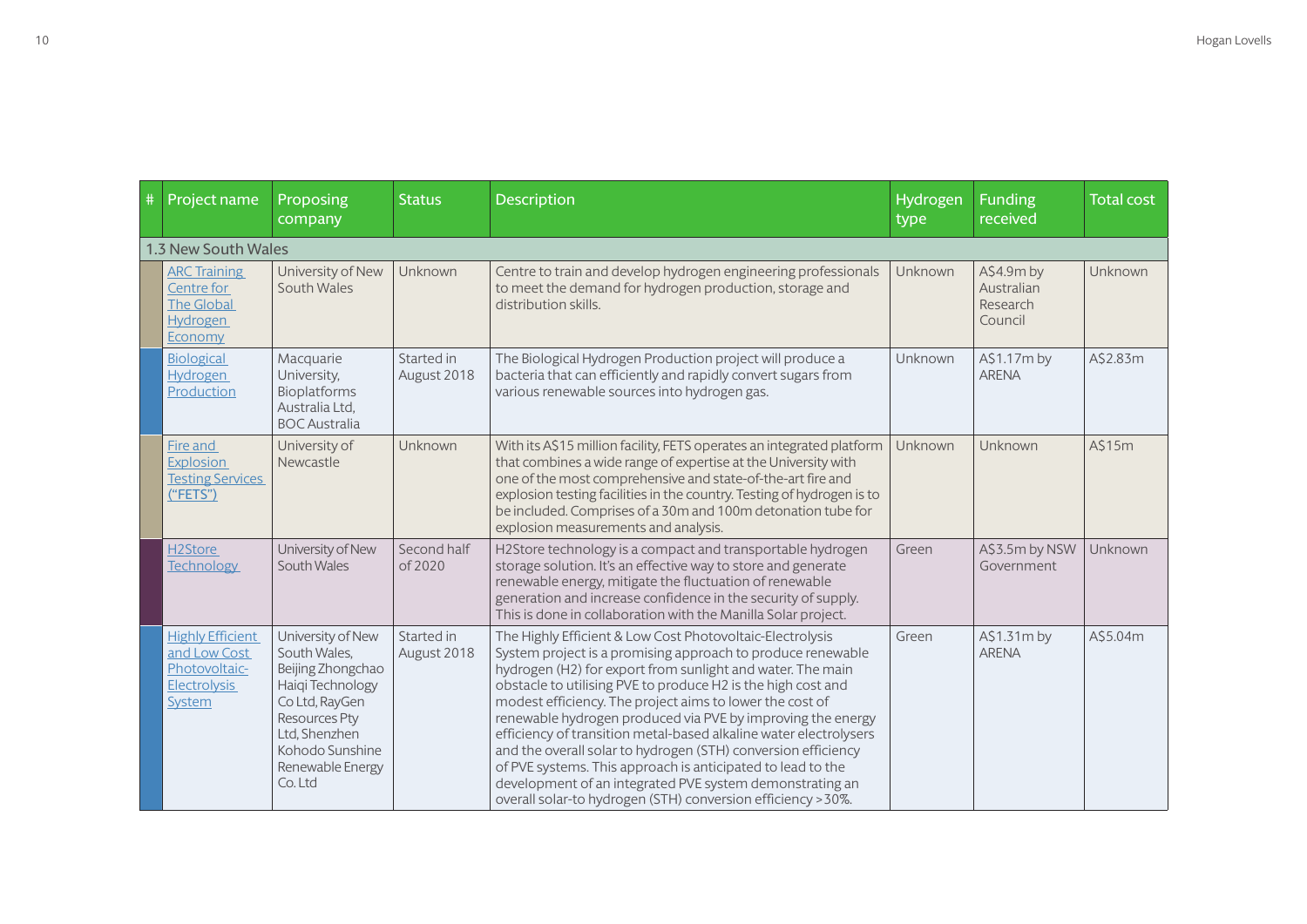| # | Project name                                                              | Proposing<br>company                                                                                                | <b>Status</b>                   | <b>Description</b>                                                                                                                                                                                                                                                                                                                                                                                                                                                                                                         | Hydrogen<br>type | <b>Funding</b><br>received             | <b>Total cost</b> |
|---|---------------------------------------------------------------------------|---------------------------------------------------------------------------------------------------------------------|---------------------------------|----------------------------------------------------------------------------------------------------------------------------------------------------------------------------------------------------------------------------------------------------------------------------------------------------------------------------------------------------------------------------------------------------------------------------------------------------------------------------------------------------------------------------|------------------|----------------------------------------|-------------------|
|   | Jemena<br>Power to Gas<br>Demonstration                                   | Jemena                                                                                                              | Started in<br>September<br>2018 | The Jemena Power to Gas Demonstration project involves<br>designing and constructing a Power-to-Gas facility which will<br>source renewable electricity and convert it into hydrogen<br>via electrolysis.                                                                                                                                                                                                                                                                                                                  | Blue             | A\$7.5m by<br><b>ARENA</b>             | A\$15m            |
|   | Methane<br><b>Fuel Carrier</b><br>Research and<br><b>Development</b>      | <b>CSIRO</b>                                                                                                        | Started in<br>August 2018       | The Methane Fuel Carrier Research and Development project<br>will investigate the production of synthetic methane as a readily<br>exportable, renewable fuel, derived from atmospheric carbon<br>dioxide and hydrogen produced from renewable sources.                                                                                                                                                                                                                                                                     | Blue             | A\$1.08m                               | A\$2.17m          |
|   | <b>Project NEO</b>                                                        | Infinite Blue<br>Energy                                                                                             | Unknown                         | 1000MW of combined wind, solar and hydrogen fuel cell<br>generation capacity deployed in New South Wales,<br>delivering continuous power to the State.                                                                                                                                                                                                                                                                                                                                                                     | Green            | Unknown                                | A\$2.7b           |
|   | Solar<br>Thermochemical<br><b>Hydrogen</b><br>Research and<br>Development | CSIRO, Niigata<br>University, Japan<br>Institute of<br><b>Applied Energy</b><br>(IAE)                               | Started in<br>August 2018       | The Solar Thermochemical Hydrogen Research and Development<br>project will demonstrate Australia's first solar thermal beam down<br>system, concentrating solar energy from a heliostat field in order<br>to heat a fluidised bed on the ground to 1300 °C. Water added to<br>this bed will be split into hydrogen and oxygen using a two-step<br>chemical process. Additional research will examine the conversion<br>of the produced hydrogen into methanol that can be used as a<br>hydrogen carrier to export markets. | Green            | A\$2m by ARENA                         | A\$4.04m          |
|   | <b>Waste Biomass</b><br>to Renewable<br><b>Hydrogen</b>                   | University of New<br>South Wales,<br>Beijing Origin<br><b>Water Technology</b><br>Co. Ltd.<br><b>Apricus Energy</b> | Started in<br>August 2018       | Extracting hydrogen from biomass represents a valuable<br>approach by which a waste organic stream can be converted<br>into hydrogen (or hydrogen-carriers) for downstream use or as<br>an exportable commodity. The Waste Biomass to Renewable<br>Hydrogen project aims to develop a biomass reforming system<br>capable of extracting hydrogen and/or hydrogen-carriers - such<br>as bio-alcohols and bio-acids – from biomass.                                                                                          | Blue             | A\$1.04m by<br><b>ARENA</b>            | A\$2.54m          |
|   | Warrambool<br>Research Centre                                             | Deakin University,<br>Kenworth                                                                                      | Unknown                         | The centre will test how hydrogen fuel-cells can work together<br>with electric vehicle technologies. It will mean an electric truck<br>can create power while driving, avoiding the need for frequent<br>stops and battery charging infrastructure.                                                                                                                                                                                                                                                                       | N/A              | A\$2m by<br>Commonwealth<br>Government | A\$20m            |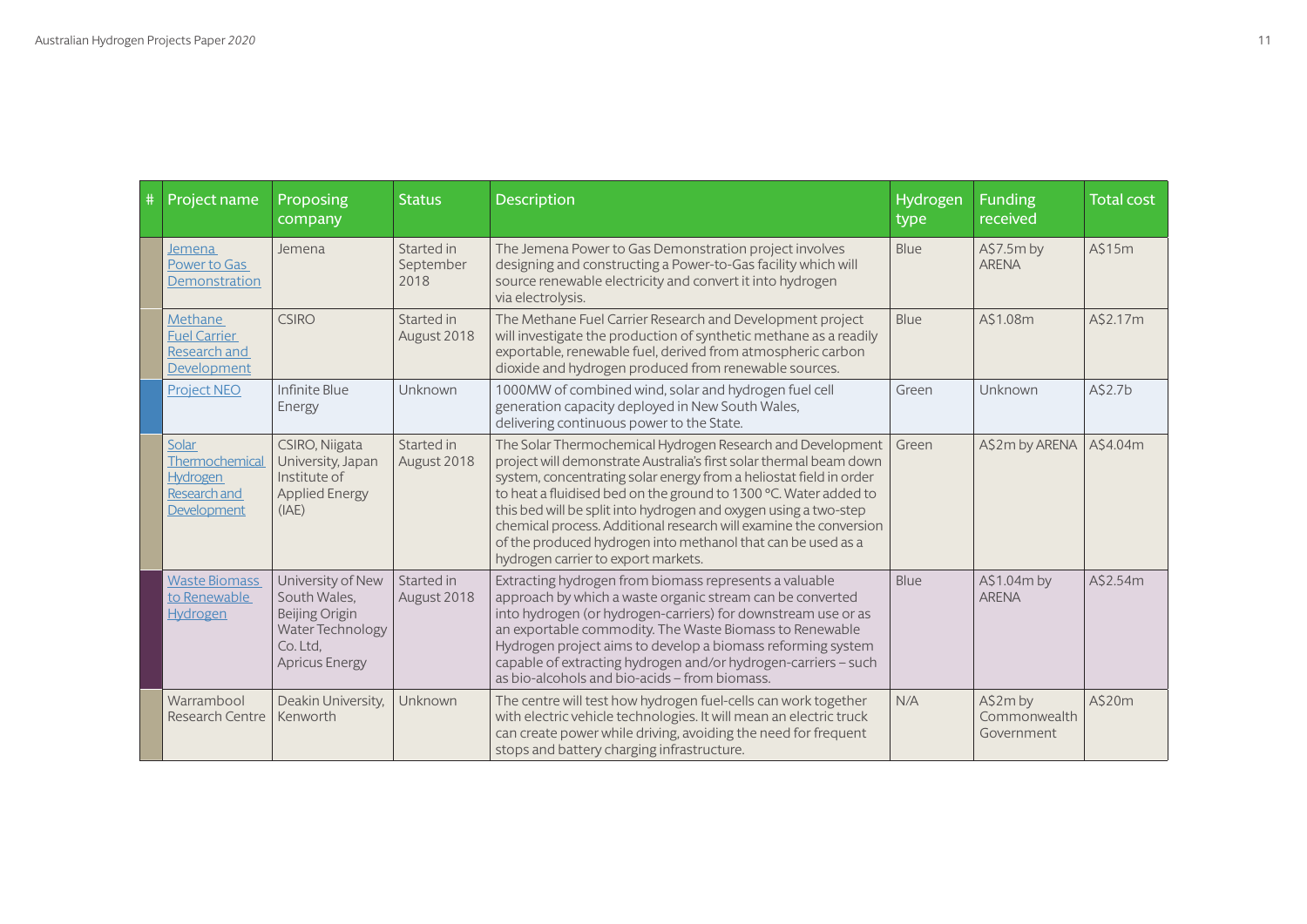| $\#$ | Project name                                    | Proposing<br>company                                                                                                                                                                                                    | <b>Status</b>                                                   | <b>Description</b>                                                                                                                                                                                                                                                                                                                                                           | <b>Hydrogen</b><br>type | <b>Funding</b><br>received                      | <b>Total cost</b> |
|------|-------------------------------------------------|-------------------------------------------------------------------------------------------------------------------------------------------------------------------------------------------------------------------------|-----------------------------------------------------------------|------------------------------------------------------------------------------------------------------------------------------------------------------------------------------------------------------------------------------------------------------------------------------------------------------------------------------------------------------------------------------|-------------------------|-------------------------------------------------|-------------------|
|      | 1.4 South Australia                             |                                                                                                                                                                                                                         |                                                                 |                                                                                                                                                                                                                                                                                                                                                                              |                         |                                                 |                   |
|      | <b>Australian</b><br><b>Hydrogen Centre</b>     | <b>Australian Gas</b><br>Networks Limited.<br>Department<br>for Energy<br>and Mining.<br>Department of<br>Environment.<br>Land, Water and<br>Planning, AusNet<br>Services, Engie<br>Energy Services,<br>Neoen Australia | Started in<br>December<br>2019                                  | The Australian Hydrogen Centre will assess the feasibility of<br>blending renewable hydrogen into gas distribution networks in<br>Victoria and South Australia.                                                                                                                                                                                                              | Blue                    | A\$1.28m by<br><b>ARENA</b>                     | A\$4.15m          |
|      | <b>Crystal Brook</b><br><b>Energy Park</b>      | Neoen Australia                                                                                                                                                                                                         | Unknown<br>(construction<br>starting<br>second half of<br>2020) | Neoen is looking to construct a A\$600 million renewable<br>hydrogen production facility, to support its solar and wind<br>generation facilities at the Crystal Brook Site. The proposed<br>50MW Hydrogen superhub would be the largest co-located<br>wind, solar, battery and hydrogen production facility in the<br>world, producing about 7000 tonnes of hydrogen a year. | Green                   | A\$1m by South<br>Australian<br>Government      | A\$500m           |
|      | Connecting<br>the Power and<br><b>Gas Grids</b> | AquaHydrex<br>Pty Ltd                                                                                                                                                                                                   | Completed                                                       | The "Connecting the Power and Gas Grids project" aimed<br>to design and build an electrolyser pilot plant and test it<br>in partnership with Australian Gas Networks (AGN) as a<br>demonstration of "power to gas" injection of hydrogen into<br>the natural gas grid.                                                                                                       | Blue                    | A\$5m by ARENA                                  | A\$12.21m         |
|      | <b>Hydrogen</b><br>Park of South<br>Australia   | Australian Gas<br>Networks (AGN),<br>part of the<br>Australian Gas<br>Infrastructure<br>Group (AGIG),<br>Siemens                                                                                                        | Unknown                                                         | Electrolysis will be used to generate hydrogen using renewable<br>electricity and injected into the natural gas network.                                                                                                                                                                                                                                                     | Green                   | A\$4.9m<br>by South<br>Australian<br>Government | A\$11.4m          |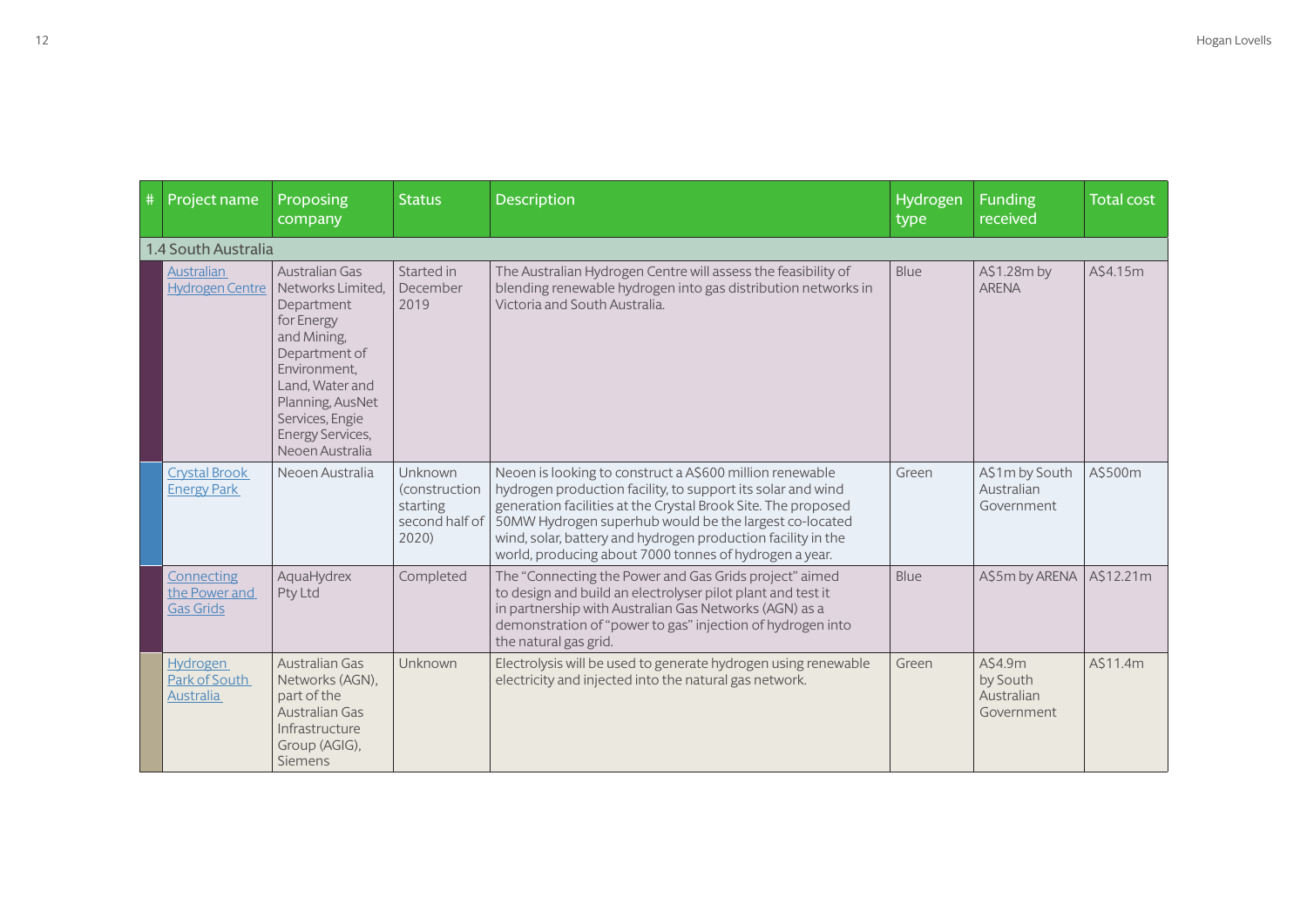| $\#$ | Project name                                                                                                | Proposing<br>company                                                                                                                                                                                                                      | <b>Status</b>               | <b>Description</b>                                                                                                                                                                                                                                       | <b>Hydrogen</b><br>type | <b>Funding</b><br>received                            | <b>Total cost</b> |
|------|-------------------------------------------------------------------------------------------------------------|-------------------------------------------------------------------------------------------------------------------------------------------------------------------------------------------------------------------------------------------|-----------------------------|----------------------------------------------------------------------------------------------------------------------------------------------------------------------------------------------------------------------------------------------------------|-------------------------|-------------------------------------------------------|-------------------|
|      | <b>Mawson Lakes</b><br>Renewable<br><b>Energy System</b>                                                    | University of<br>South Australia                                                                                                                                                                                                          | Completed<br>in 2019        | The University of South Australia has built a A\$7.7 million facility<br>incorporating solar power, flow batteries, a hydrogen fuel cell<br>stack and thermal energy storage at its Mawson Lakes campus.                                                 | Green                   | A\$3.6m<br>by South<br>Australian<br>Government       | A\$7.7m           |
|      | Port Lincoln<br><b>Hydrogen and</b><br>Ammonia<br><b>Supply Chain</b><br>Demonstrator                       | H2U, Hydrogen<br>Utility,<br>ThyssenKrupp                                                                                                                                                                                                 | Unknown                     | A 30MW water electrolysis plant, as well as a facility for<br>sustainable ammonia production.                                                                                                                                                            | Green                   | $A$ \$4.7 $m$<br>by South<br>Australian<br>Government | A\$117.5m         |
|      | 1.5 Victoria                                                                                                |                                                                                                                                                                                                                                           |                             |                                                                                                                                                                                                                                                          |                         |                                                       |                   |
|      | <b>Enabling</b><br>the Efficient,<br>Affordable and<br><b>Robust Use</b><br>of Renewable<br><b>Hydrogen</b> | University of<br>Melbourne,<br>University of New<br>South Wales,<br><b>MAN Diesel &amp;</b><br>Turbo SE, Energy<br>Power Systems<br>Australia Pty<br>Ltd, Continental<br>Automotive<br>Systems Inc,<br><b>Energy Australia</b><br>Pty Ltd | Commenced<br>in August 2018 | A number of experimental facilities and modelling tools will<br>be used to develop and implement high efficiency, hydrogen<br>fuelled engines. Fundamental experiments will be conducted to<br>assess hydrogen combustion at engine-relevant conditions. | N/A                     | A\$2.59m                                              | A\$8.61m          |
|      | Heywood<br>Hydrogen<br>and Solar<br><b>Farm Project</b>                                                     | <b>Glenelg Shire</b><br>Council, Deakin<br>University, CSIRO,<br>Countrywide<br>Renewable<br>Energy, ITM<br>Power, Port of<br>Portland and<br><b>Ausnet Services</b>                                                                      | Unknown                     | Electricity generated at the 80MW solar farm would be used to<br>produce hydrogen gas which would be exported out of the Port<br>of Portland.                                                                                                            | Green                   | Unknown                                               | A\$160m           |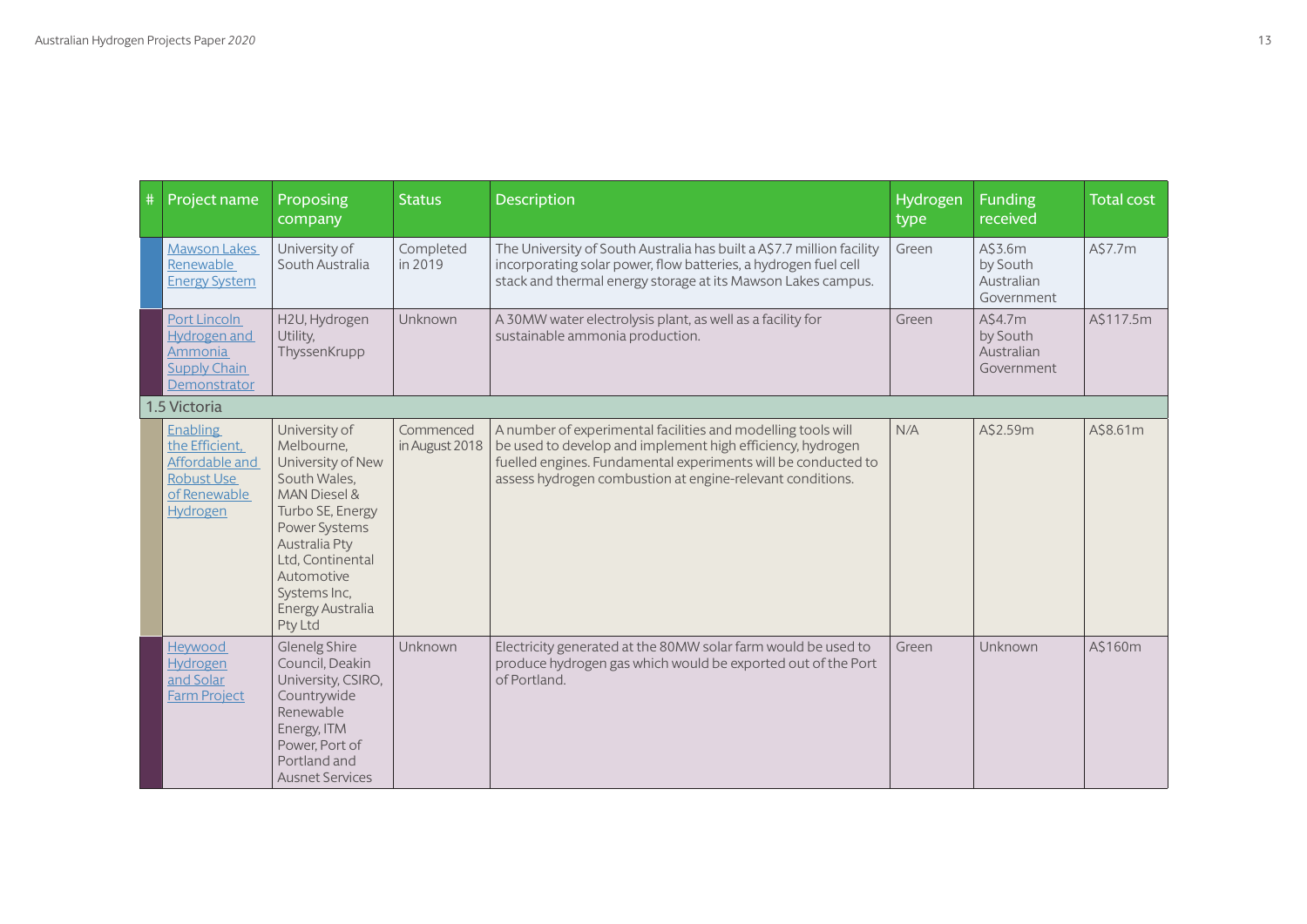| # | Project name                                                  | Proposing<br>company                                                                                           | <b>Status</b>                  | <b>Description</b>                                                                                                                                                                                                                                                                                                                                                                                                       | Hydrogen<br>type | <b>Funding</b><br>received                                                 | <b>Total cost</b> |
|---|---------------------------------------------------------------|----------------------------------------------------------------------------------------------------------------|--------------------------------|--------------------------------------------------------------------------------------------------------------------------------------------------------------------------------------------------------------------------------------------------------------------------------------------------------------------------------------------------------------------------------------------------------------------------|------------------|----------------------------------------------------------------------------|-------------------|
|   | Hydrogen<br><b>Energy Supply</b><br><b>Chain Project</b>      | Kawasaki Heavy<br>Industries,<br>J-POWER, Iwatani<br>Corporation,<br>Marubeni<br>Corporation, Shell<br>and AGL | Commenced<br>in 2019           | During the pilot phase, brown coal will be gasified in Latrobe<br>Valley to produce hydrogen-rich syngas which will subsequently<br>be purified, then transported to the Port of Hastings to be<br>liquefied and loaded onto a specialised tanker for transport<br>to Japan.                                                                                                                                             | <b>Brown</b>     | A\$100m by<br>Victorian<br>Government<br>and<br>Commonwealth<br>Government | A\$496m           |
|   | <b>Hydrogen to</b><br>Ammonia<br>Research and<br>Development  | CSIRO, Orica<br>Australia Pty Ltd,<br>Grains Research<br>and Development<br>Corporation                        | Commenced<br>in August<br>2018 | The Hydrogen to Ammonia Research and Development project<br>is to develop an ammonia production process which is less<br>energy intensive than the conventional Haber-Bosch process<br>and does not contribute to any greenhouse gas emissions.                                                                                                                                                                          | Blue             | A\$1.17m by<br><b>ARENA</b>                                                | A\$2.83m          |
|   | <b>Liquid Fuel</b><br>Carrier<br>Research and<br>Development  | CSIRO, Johnson<br>Matthey,<br><b>BG Negev</b><br>Technologies and<br><b>Applications Ltd</b>                   | Started in<br>August 2018      | The Liquid Fuel Carrier Research and Development project<br>proposes a game changing technology for conversion of solar<br>energy to liquid fuels. Both solar heat and solar PV electricity will<br>be used to drive a solid oxide electrolyser device for production<br>of hydrogen and syngas which then can be converted onsite into<br>transportable liquid fuels enabling<br>large-scale energy export and storage. | Green            | A\$1.01m                                                                   | A\$2.51m          |
|   | <b>Toyota Ecopark</b><br>Hydrogen<br>Demonstration<br>Project | <b>Toyota Motor</b><br>Corporation<br>Australia Limited                                                        | Started<br>March 2019          | This project involves constructing refuelling infrastructure to be<br>used as a demonstration site for relevant industry partners.                                                                                                                                                                                                                                                                                       | Green            | A\$3.07m by<br><b>ARENA</b>                                                | A\$7.37m          |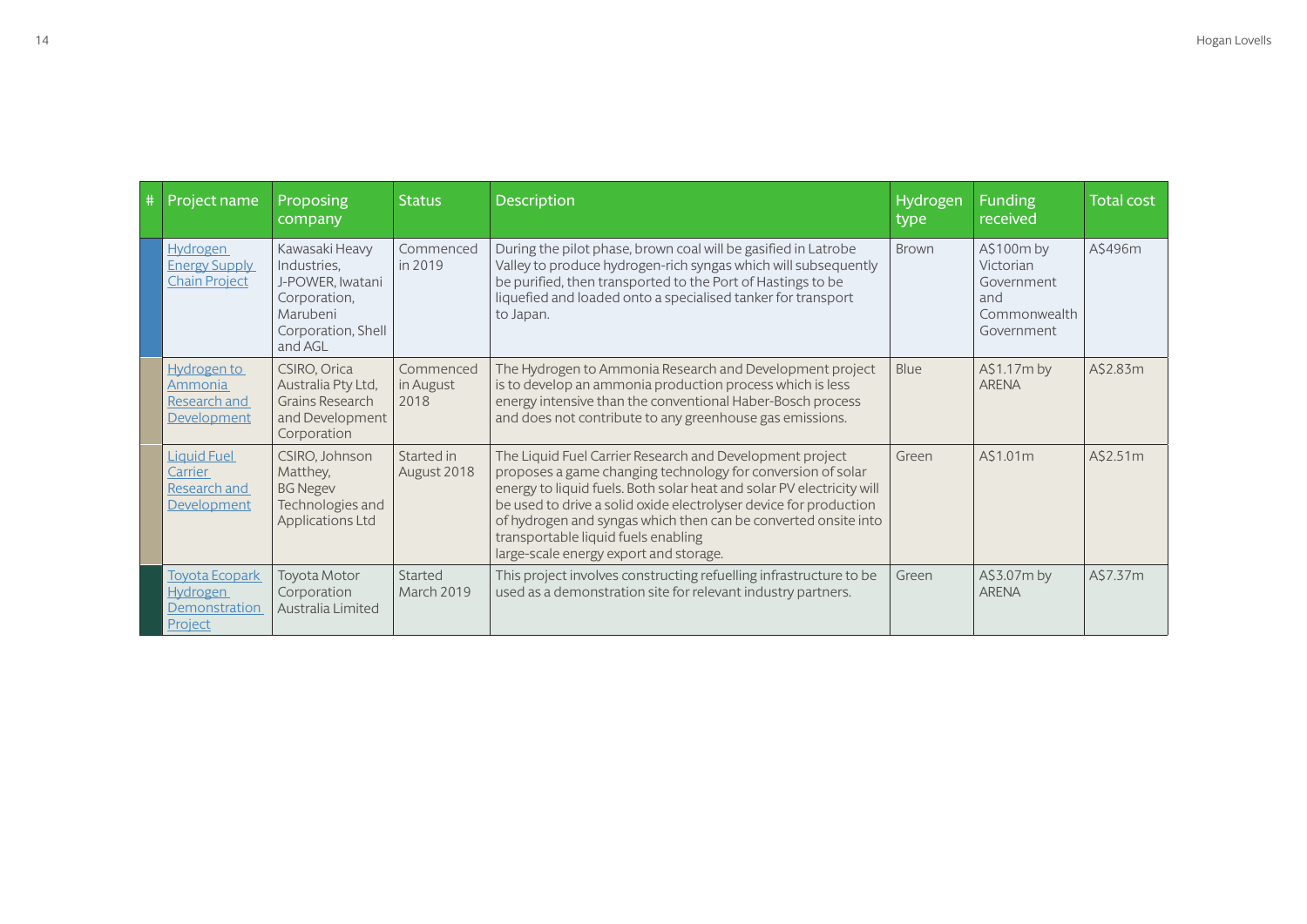| # | Project name                                                   | Proposing<br>company                                                                                                    | <b>Status</b>                 | <b>Description</b>                                                                                                                                                                                                                                                                                                                                                                                | Hydrogen<br>type | <b>Funding</b><br>received  | <b>Total cost</b> |
|---|----------------------------------------------------------------|-------------------------------------------------------------------------------------------------------------------------|-------------------------------|---------------------------------------------------------------------------------------------------------------------------------------------------------------------------------------------------------------------------------------------------------------------------------------------------------------------------------------------------------------------------------------------------|------------------|-----------------------------|-------------------|
|   | 1.6 Australian Capital Territory                               |                                                                                                                         |                               |                                                                                                                                                                                                                                                                                                                                                                                                   |                  |                             |                   |
|   | <b>Efficient Solar</b><br><b>Hydrogen</b><br>Generation        | The Australian<br>National<br>University,<br>Shenzhen<br>Kohodo<br>Hydrogen Energy,<br>University of New<br>South Wales | Started in<br>August 2018     | The Efficient Solar Hydrogen Generation project investigates<br>the fabrication and integration of low-cost semiconductors and<br>earth abundant catalysts to address one of the most significant<br>challenges for hydrogen production: the development of<br>efficient, stable and cheap solar water splitting systems.                                                                         | Green            | A\$1.72m by<br><b>ARENA</b> | A\$4.4m           |
|   | Government<br>Fleet and<br><b>Refuelling</b><br><b>Station</b> | ActewAGL.<br>Neoen, Megawatt<br>Capital, Siemens,<br>Hyundai                                                            | Opening in<br>late 2020       | Public hydrogen refuelling station will open in Canberra to<br>service 20 new FCEV's under order by the ACT government.                                                                                                                                                                                                                                                                           | Unknown          | <b>Unknown</b>              | AS1m              |
|   | <b>Hydrogen Test</b><br><b>Facility</b>                        | Evoenergy,<br>Canberra Institute<br>of Technology<br>("CIT")                                                            | Opened in<br>December<br>2018 | CIT will use the facility together with Evoenergy to train plumbing<br>students in these new technologies, to equip future tradespeople<br>with skills not only for now, but for the future. Through this<br>partnership, Evoenergy will gain a clear understanding of the<br>impact of introducing hydrogen to existing infrastructure, and<br>how it can viably be used as a new energy source. | N/A              | Unknown                     | Unknown           |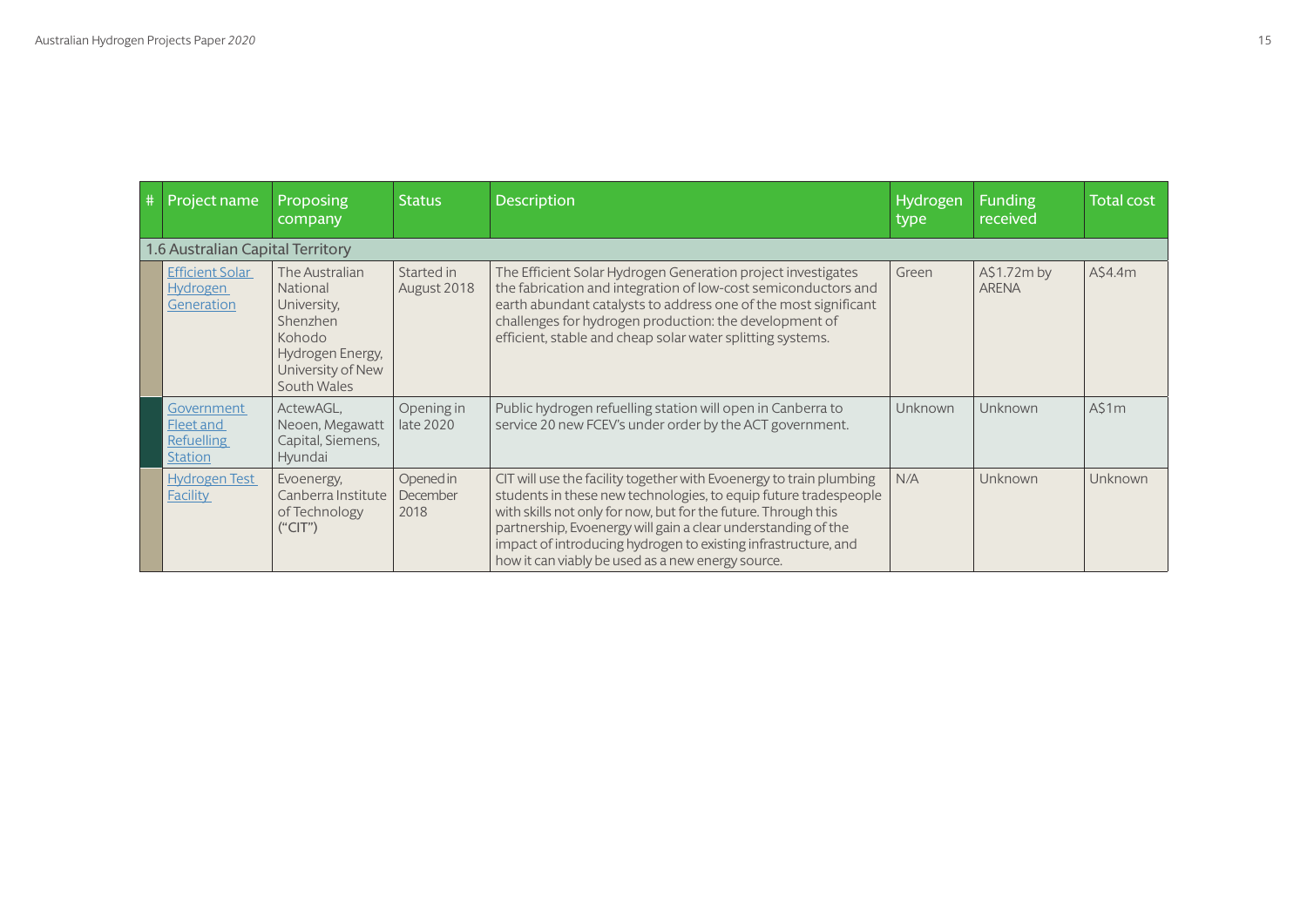| $\#$ | Project name                                   | Proposing<br>company                                                                                                     | <b>Status</b> | <b>Description</b>                                                                                                                                                                                                                                                                       | Hydrogen<br>type | <b>Funding</b><br>received | <b>Total cost</b> |
|------|------------------------------------------------|--------------------------------------------------------------------------------------------------------------------------|---------------|------------------------------------------------------------------------------------------------------------------------------------------------------------------------------------------------------------------------------------------------------------------------------------------|------------------|----------------------------|-------------------|
|      | 1.7 Tasmania                                   |                                                                                                                          |               |                                                                                                                                                                                                                                                                                          |                  |                            |                   |
|      | <b>Bell Bay</b><br><b>Hydrogen Hub</b>         | Unknown                                                                                                                  | Unknown       | The Bell Bay Advanced Manufacturing Zone is Tasmania's<br>premier industrial zone and has the established infrastructure,<br>capacity and ease of access to transport options to support the<br>production of hydrogen and its derivatives.                                              | Unknown          | Unknown                    | Unknown           |
|      | <b>Burnie</b><br><b>Hydrogen Hub</b>           | Unknown                                                                                                                  | Unknown       | Development of a hydrogen hub in Burnie.                                                                                                                                                                                                                                                 | Unknown          | Unknown                    | Unknown           |
|      | 1.8 Australia / International                  |                                                                                                                          |               |                                                                                                                                                                                                                                                                                          |                  |                            |                   |
|      | <b>Global H2OzBus</b><br>Project               | Transit Systems,<br><b>Ballard Power</b><br>Systems, BOC<br>Limited, Palisade<br>Investment<br>Partners and ITM<br>Power | Unknown       | In May 2020, the H2OzBus Project was established, with<br>a consortium of partners signing a memorandum of<br>understanding (MoU) as a further step in evaluating and<br>demonstrating the concept of hydrogen fuel cell electric buses<br>for use in public bus transport in Australia. | Unknown          | Unknown                    | Unknown           |
|      | Woodside<br>international<br>agreements        | Woodside                                                                                                                 | Unknown       | Woodside is focused on establishing collaborative partnerships,<br>particularly with Japan and Korea for the past two years,<br>to progress hydrogen export.                                                                                                                             | Green            | Unknown<br>Unknown         |                   |
|      | (locations:<br>Australia; Japan;<br>and Korea) |                                                                                                                          |               | (a) An MoU has been signed with Korea Gas Corporation<br>(KOGAS) to conduct a feasibility study to explore a green<br>hydrogen export project.                                                                                                                                           |                  |                            |                   |
|      |                                                |                                                                                                                          |               | (b) Investment in HyNet (a 13 -party consortium led by KOGAS<br>and Hyundai Motor Co.) which aims to deliver 100 hydrogen<br>refuelling stations over the next four years in Korea.                                                                                                      |                  |                            |                   |
|      |                                                |                                                                                                                          |               | (c) Consortium with Japanese companies to undertake a joint<br>study examining the large-scale export of hydrogen as<br>ammonia for use decarbonising coal-fired power generation<br>in Japan.                                                                                           |                  |                            |                   |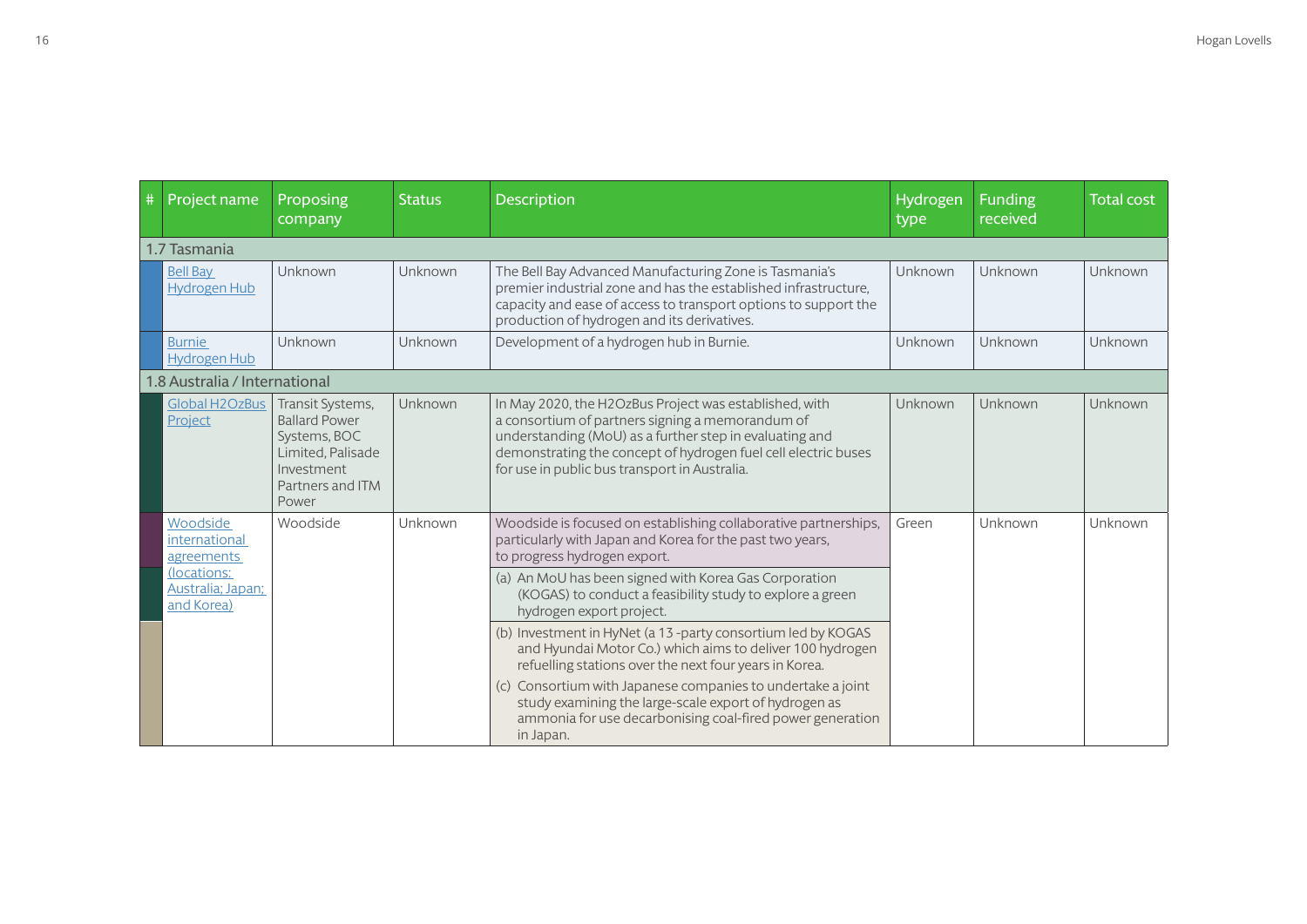## 2. Australian hydrogen funding initiatives

| <b>State</b> | <b>Funding initiatives</b>                                                                                                                                                                                                                                                                                                                                                                                                                                                                                                                                                                                                                                                                                                                                                                                                                                                                                                                                                         | Is this funding<br>currently available<br>to projects? |
|--------------|------------------------------------------------------------------------------------------------------------------------------------------------------------------------------------------------------------------------------------------------------------------------------------------------------------------------------------------------------------------------------------------------------------------------------------------------------------------------------------------------------------------------------------------------------------------------------------------------------------------------------------------------------------------------------------------------------------------------------------------------------------------------------------------------------------------------------------------------------------------------------------------------------------------------------------------------------------------------------------|--------------------------------------------------------|
| <b>WA</b>    | The Western Australian Government has recently accelerated its Renewable Hydrogen Strategy by a decade (from 2040 to 2030) and will<br>invest A\$22 million towards the development of the hydrogen industry in Western Australia. The accelerated targets are accompanied<br>with nine feasibility studies and projects.                                                                                                                                                                                                                                                                                                                                                                                                                                                                                                                                                                                                                                                          | <b>No</b>                                              |
|              | As part of the strategy, the following investments have been made:                                                                                                                                                                                                                                                                                                                                                                                                                                                                                                                                                                                                                                                                                                                                                                                                                                                                                                                 |                                                        |
|              | • A\$5.7 million to an Australia-first renewable energy microgrid in Denham;<br>• A\$2 million for the FMG H2's renewable hydrogen mobility project in Pilbara;<br>• A\$1 million for ATCO's hydrogen refueller project in Jandakot;<br>• A\$5 million for the State Government's existing A\$10 million Renewable Hydrogen Fund for grants to support the hydrogen industry<br>development in Western Australia;<br>• A\$3 million for a regulatory reform package to undertake and support a local hydrogen industry;<br>• A\$2.7 million to expand the Renewable Hydrogen Unit in the Department of Jobs, tourism, Science and Innovation;<br>• A\$1 million to identify locations suitable for hydrogen storage;<br>• A\$1 million to develop a detailed supply chain model that promotes hydrogen and identifies bottlenecks and limitations affecting the<br>hydrogen export industry; and<br>• A\$600,000 to study blending hydrogen in the Western Australian gas network. |                                                        |
|              | Applications are closed for funding capital works projects by the Renewable Hydrogen Fund.                                                                                                                                                                                                                                                                                                                                                                                                                                                                                                                                                                                                                                                                                                                                                                                                                                                                                         |                                                        |
| Qld          | Hydrogen Industry Development Fund<br>The Queensland Government has allocated A\$15 million over four years for a Hydrogen Industry Development Fund ("HIDF").<br>The purpose is to actively support existing and new businesses looking to develop hydrogen projects.                                                                                                                                                                                                                                                                                                                                                                                                                                                                                                                                                                                                                                                                                                             | <b>No</b>                                              |
|              | The HIDF provides financial assistance towards the Eligible Project Costs for an eligible project, under two funding streams:                                                                                                                                                                                                                                                                                                                                                                                                                                                                                                                                                                                                                                                                                                                                                                                                                                                      |                                                        |
|              | • Funding Stream One - Plant and Equipment: Financial assistance of between A\$500,000 and A\$5 million - to a maximum of 50<br>percent of Eligible Project Costs (investment in hydrogen related plant, equipment or technology) for projects that will contribute to<br>the HIDF objectives.<br>• Funding Stream Two - Feasibility Studies: Financial assistance of up to A\$500,000 - to a maximum of 25 percent of Eligible Project<br>Costs (whichever is lesser), for a feasibility study related to a proposed project that will contribute to the HIDF objectives.                                                                                                                                                                                                                                                                                                                                                                                                         |                                                        |
|              | Expressions of interest or round one closed on 21 August 2019. Applications for funding will only be accepted when a funding round<br>is open with future rounds of the HIDF dependent on the funding available. For more information, please view the Hydrogen Industry<br>Development and the applicant guidelines.                                                                                                                                                                                                                                                                                                                                                                                                                                                                                                                                                                                                                                                              |                                                        |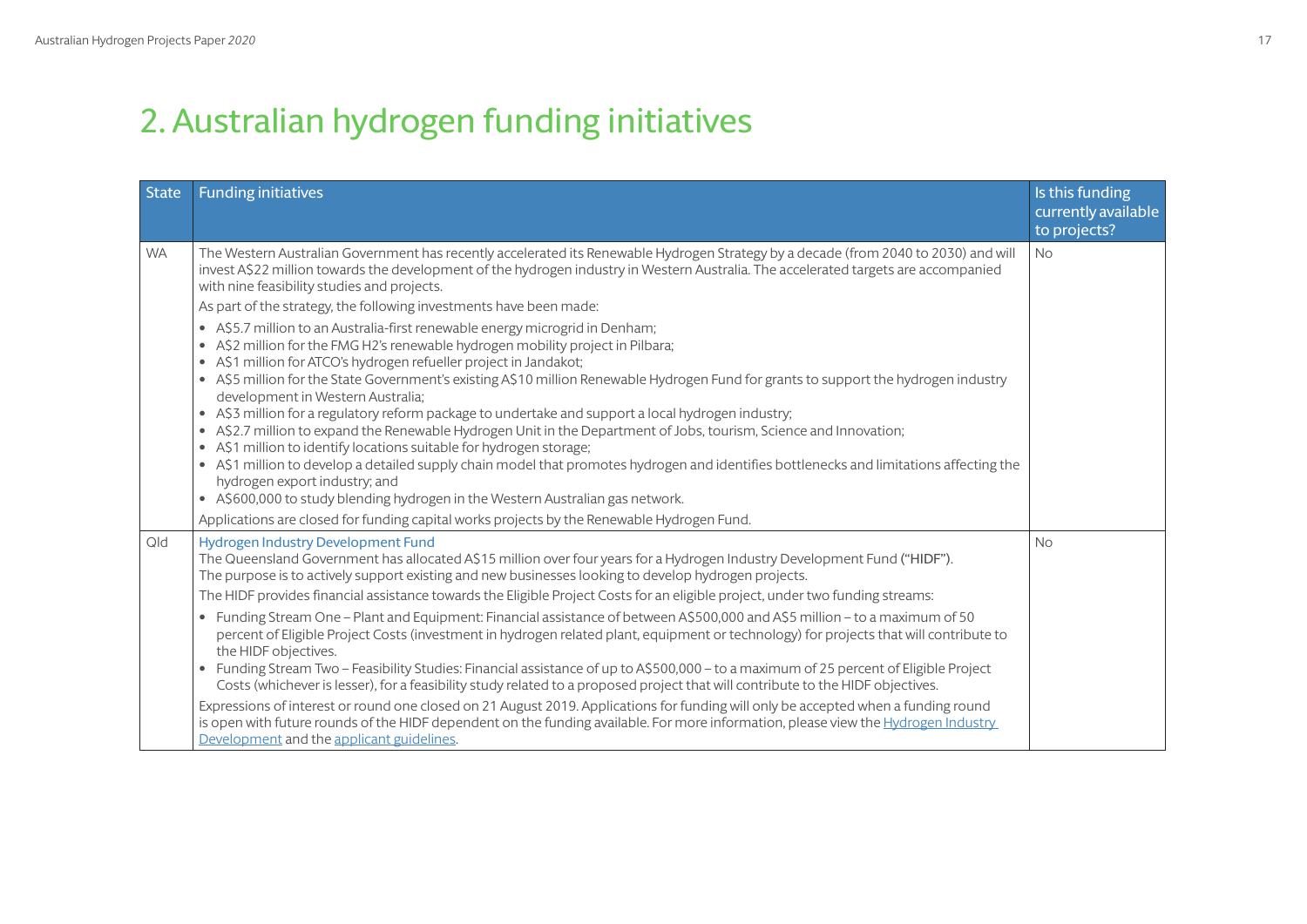| <b>State</b> | <b>Funding initiatives</b>                                                                                                                                                                                                                                                                                                                                                                                                                                                                                                                                                                                                             | Is this funding<br>currently available<br>to projects? |
|--------------|----------------------------------------------------------------------------------------------------------------------------------------------------------------------------------------------------------------------------------------------------------------------------------------------------------------------------------------------------------------------------------------------------------------------------------------------------------------------------------------------------------------------------------------------------------------------------------------------------------------------------------------|--------------------------------------------------------|
| <b>NSW</b>   | <b>Regional Community Energy Fund</b><br>The New South Wales Government has offered A\$15 million in grants for regional community energy. The projects funded, among other<br>things, includes New South Wales' first hydrogen energy storage system alongside a solar-battery system to store renewable energy,<br>at Manilla.                                                                                                                                                                                                                                                                                                       | <b>No</b>                                              |
|              | Applications for the first round of funding have now closed and it has not yet been confirmed if a second round will take place.<br>This page will be updated if information becomes available.                                                                                                                                                                                                                                                                                                                                                                                                                                        |                                                        |
|              | <b>Emerging Energy Program</b><br>The New South Wales Government has offered A\$75 million in its Emerging Energy Program to support the development of innovative,<br>large-scale electricity and storage projects in New South Wales. The program will help reduce barriers to investing in emerging<br>technologies, supporting affordable, reliable and clean energy across the state.                                                                                                                                                                                                                                             |                                                        |
|              | There are two funding streams offering grants to speed up project development:                                                                                                                                                                                                                                                                                                                                                                                                                                                                                                                                                         |                                                        |
|              | • Pre-investment studies: Funding for activities that will lead to development of a dispatchable electricity project.<br>• Capital projects: Funding to assist with the construction of a dispatchable electricity project.                                                                                                                                                                                                                                                                                                                                                                                                            |                                                        |
|              | They have awarded grants in stream one. Projects in stream two have been shortlisted and applications are currently being assessed.                                                                                                                                                                                                                                                                                                                                                                                                                                                                                                    |                                                        |
|              | At this stage there are no further funding rounds scheduled for both streams. They will update this page should this change.                                                                                                                                                                                                                                                                                                                                                                                                                                                                                                           |                                                        |
| SA           | In 2017, the South Australian Government has named four utility-scale energy projects which it will support with grants toward the total<br>cost of development. Investment guidelines issued via the fund called for projects in three key areas of renewable and clean energy<br>technologies: projects to firm renewable generation, storing energy in bulk and bioenergy. The fund is 50% comprised of grant funding,<br>with the remaining A\$75 million available as loans.                                                                                                                                                      | <b>No</b>                                              |
|              | The South Australian Government has invested more than A\$17 million in grants and A\$25 million in loans in four green hydrogen<br>projects. The South Australia Government has committed over A\$1 million as part of its Hydrogen Action Plan towards identifying<br>locations for renewable hydrogen production and export infrastructure. The study will consider supply chains based around liquid<br>hydrogen, ammonia and methylcyclohexane. Key findings will be summarised as a modelling tool and detailed prospectus, which will be<br>made available to international customers, infrastructure developers and investors. |                                                        |
|              | The South Australian Government has also launched a A\$50 million fund supporting construction of new energy storage projects.<br>Proposals involving pumped hydro energy storage, hydrogen and natural gas storage, bioenergy, solar thermal and batteries are<br>examples that could be submitted into one of the following investment streams:                                                                                                                                                                                                                                                                                      |                                                        |
|              | • Stream 1 - targeting behind-the-meter projects in commercial or industrial facilities, or in the distribution network.<br>Stream 2 - targeting centralised, bulk energy storage projects.<br>$\bullet$                                                                                                                                                                                                                                                                                                                                                                                                                               |                                                        |
|              | Applications closed on 7 February 2019 and successful projects were announced in mid-2019.                                                                                                                                                                                                                                                                                                                                                                                                                                                                                                                                             |                                                        |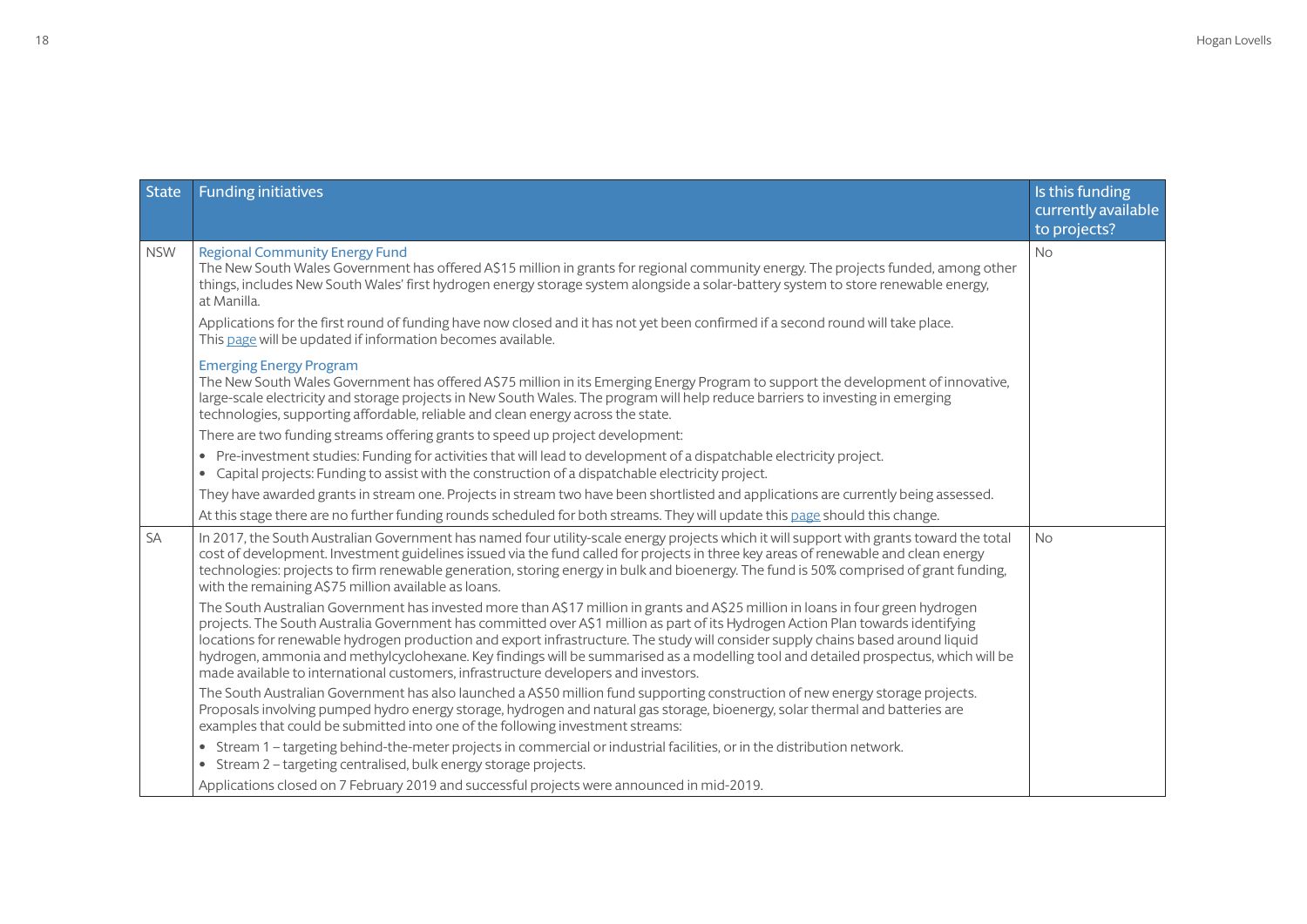| <b>State</b> | <b>Funding initiatives</b>                                                                                                                                                                                                                                                                                                                                                                                                                                                                                                                  | Is this funding<br>currently available<br>to projects? |
|--------------|---------------------------------------------------------------------------------------------------------------------------------------------------------------------------------------------------------------------------------------------------------------------------------------------------------------------------------------------------------------------------------------------------------------------------------------------------------------------------------------------------------------------------------------------|--------------------------------------------------------|
| Vic          | Victoria Hydrogen Investment Program<br>The Victorian Government has introduced the Victoria Hydrogen Investment Program, which has invested A\$2 million to boost the<br>development of clean hydrogen technologies in Victoria.                                                                                                                                                                                                                                                                                                           | <b>No</b>                                              |
|              | The A\$2 million was used to fund Deakin's Warrnambool Hydrogen Project. The funding will support the first stage of a hydrogen hub<br>to enable the creation of a research, manufacturing and supply chain project in Warrnambool.                                                                                                                                                                                                                                                                                                         |                                                        |
|              | <b>New Energy Jobs Fund</b><br>Groups ready to develop community-scale renewable energy projects can apply for funding through New Energy Jobs Fund ("NEJF")<br>Round 5 before 18 June 2020. By using the visions of the Regional Renewable Energy Roadmaps, together with the experiences of<br>the pilot Community Power Hubs, there is A\$1 million worth of grants to support community-owned renewable energy projects,<br>directly benefiting the local groups and associations delivering them. Round-5 will focus on projects that: |                                                        |
|              | • deliver benefits to the participating community.<br>utilise technology that is a commercially-ready renewable energy project or new energy generation, storage and technology.<br>$\bullet$<br>• implement community energy retailing in Victoria.                                                                                                                                                                                                                                                                                        |                                                        |
|              | Information on the NEJF can be found here.                                                                                                                                                                                                                                                                                                                                                                                                                                                                                                  |                                                        |
| <b>ACT</b>   | Renewable Energy Innovation Fund<br>The ACT Government's A\$12 million industry-funded Renewable Energy Innovation Fund ("REIF") is driving the long-term development<br>and sustainability of the renewable energy industry in the ACT. REIF Direct Grants aim to provide flexible, early-stage funding to<br>businesses to support a broad diversity of new and emerging technologies, ventures and activities including hydrogen innovation.                                                                                             | <b>No</b>                                              |
|              | This round of Direct Grants has up to A\$1.13 million in funding available. In considering proposals, especially with regards to larger<br>funding amounts, the BAB will be looking for how REIF money will leverage private and/or other public funding sources, and the level of<br>direct return to the ACT economy.                                                                                                                                                                                                                     |                                                        |
|              | The REIF Direct Grants Round 2 has now closed. Submissions closed on 29 February 2020.                                                                                                                                                                                                                                                                                                                                                                                                                                                      |                                                        |
| Tas          | The Tasmanian Government is offering a A\$50 million support package for the purpose of using abundant existing and expendable<br>renewable energy resources to commence production of renewable hydrogen by 2022-2024. Total funding is available as:                                                                                                                                                                                                                                                                                      | Yes                                                    |
|              | • up to A\$20 million through a Tasmanian Renewable Hydrogen Fund.<br>• up to A\$20 million in concessional loans.                                                                                                                                                                                                                                                                                                                                                                                                                          |                                                        |
|              | • up to A\$10 million in support services which include competitive electricity supply arrangements and payroll tax relief.                                                                                                                                                                                                                                                                                                                                                                                                                 |                                                        |
|              | Businesses may now apply for a share of the comprehensive A\$50 million package of support measures, and applications ended on<br>18 August 2020. For more details, please see this link.                                                                                                                                                                                                                                                                                                                                                   |                                                        |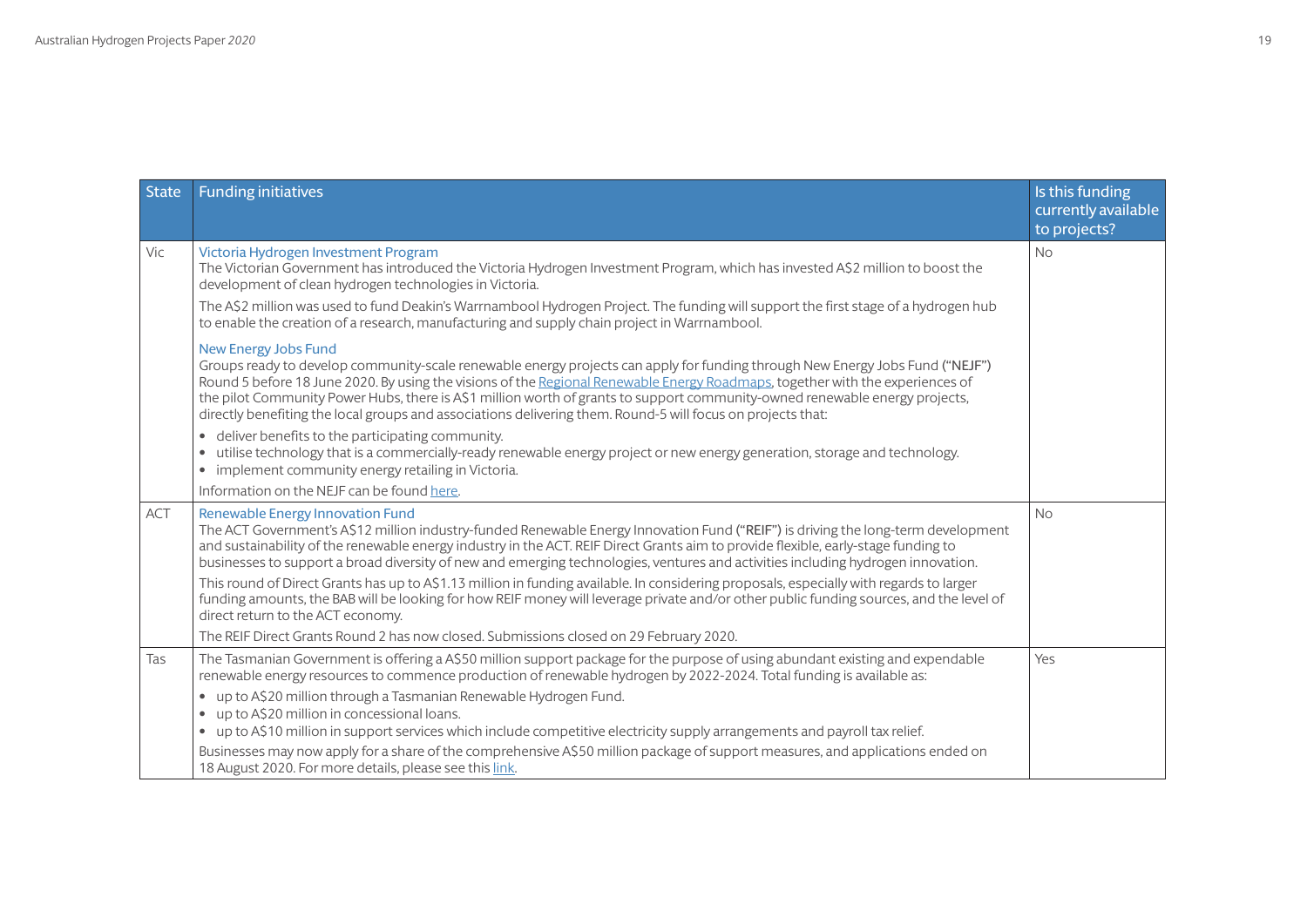| <b>State</b> | <b>Funding initiatives</b>                                                                                                                                                                                                                                                                                                                                                                                                                             | Is this funding<br>currently available<br>to projects? |
|--------------|--------------------------------------------------------------------------------------------------------------------------------------------------------------------------------------------------------------------------------------------------------------------------------------------------------------------------------------------------------------------------------------------------------------------------------------------------------|--------------------------------------------------------|
| Cth          | <b>Advancing Hydrogen Fund</b><br>The Australian Government through the Clean Energy Finance Corporation ("CEFC") Investment Mandate Direction 2020 has established<br>a A\$300 million fund to support the growth of a clean, innovative, safe and competitive Australian hydrogen industry. This is known as the<br>Advancing Hydrogen Fund.                                                                                                         | <b>No</b>                                              |
|              | The Advancing Hydrogen Fund will draw on existing CEFC finance. In line with the CEFC Act, projects seeking CEFC finance through<br>the Advancing Hydrogen Fund are required to be commercial, draw on renewable energy, energy efficiency and/or low emissions<br>technologies and contribute to emissions reduction.                                                                                                                                 |                                                        |
|              | Eligible projects can include those which advance hydrogen production; develop export and domestic hydrogen supply chains,<br>including hydrogen export industry infrastructure, establish hydrogen hubs and assist in building domestic demand for hydrogen.                                                                                                                                                                                          |                                                        |
|              | It is unclear when applications for this funding will open. More information on CEFC can be found here.                                                                                                                                                                                                                                                                                                                                                |                                                        |
|              | Regional and Remote Communities Reliability Fund<br>The Regional and Remote Communities Reliability Fund ("Regional Fund") will provide up to A\$50.4 million over 5 years from 2019-20<br>to 2023-24. The Regional Fund supports feasibility studies looking at microgrid technologies to replace, upgrade or supplement existing<br>electricity supply arrangements in off-grid and fringe-of grid communities located in regional and remote areas. |                                                        |
|              | Recipients of Round One were announced on 5 June 2020.                                                                                                                                                                                                                                                                                                                                                                                                 |                                                        |
|              | <b>Climate Solutions Fund</b><br>The Australian Government has established the Climate Solutions Fund, providing A\$2 billion to continue purchasing low cost-<br>abatement and build on the success of the Emissions Reduction Fund. It aims to deliver a step change to the offsets market in Australia<br>by boosting the supply of Australian carbon credit units (carbon credits).                                                                |                                                        |
|              | The Climate Solutions Fund offers landholders, communities and businesses the opportunity to run new projects that reduce or remove<br>greenhouse gas emissions from the atmosphere.                                                                                                                                                                                                                                                                   |                                                        |
|              | In running a Climate Solutions Fund project, one can earn carbon credits and sell them to the Australian Government, or to businesses<br>and other private purchasers. Each carbon credit represents one tonne of carbon dioxide equivalent greenhouse gas emissions stored<br>or avoided.                                                                                                                                                             |                                                        |
|              | Applications appear to still be open, though no official deadline is reflected on the government website. More information on the<br>application process can be found here.                                                                                                                                                                                                                                                                            |                                                        |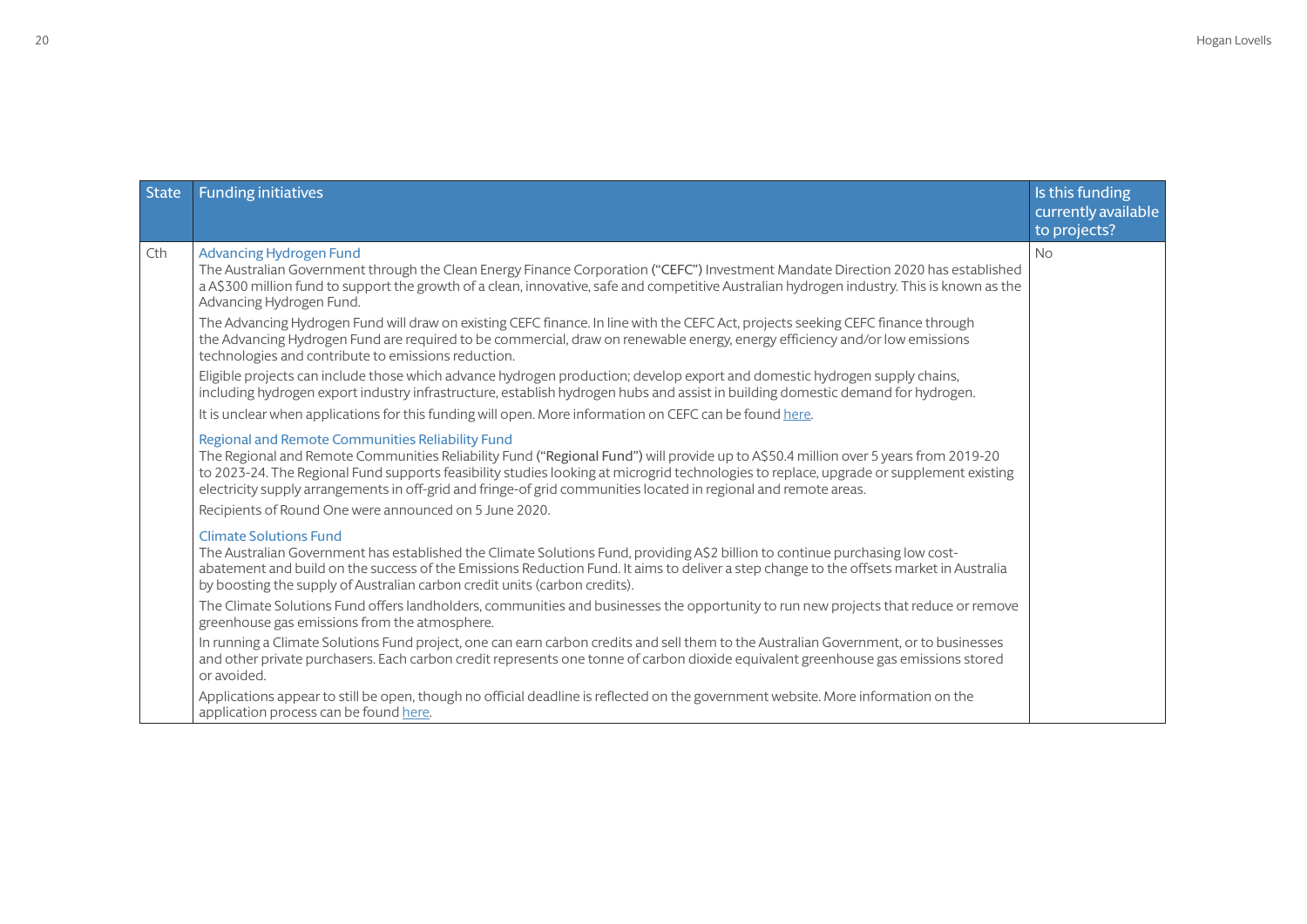| <b>State</b> | <b>Funding initiatives</b>                                                                                                                                                                                                                                                                                                                                                                                                                                                                                                                                                                                                     | Is this funding<br>currently available<br>to projects?   |
|--------------|--------------------------------------------------------------------------------------------------------------------------------------------------------------------------------------------------------------------------------------------------------------------------------------------------------------------------------------------------------------------------------------------------------------------------------------------------------------------------------------------------------------------------------------------------------------------------------------------------------------------------------|----------------------------------------------------------|
| ARENA I      | Renewable Hydrogen Deployment Fund<br>In 2019, ARENA announced the Renewable Hydrogen Deployment Funding Round of up to A\$70 million to help fast track the<br>development of renewable hydrogen in Australia.                                                                                                                                                                                                                                                                                                                                                                                                                | Only for selected<br>shortlisted<br>applicants to submit |
|              | As of 20 July 2020, ARENA has shortlisted and invited certain applicants to submit a full application for the next stage of the Agency's<br>A\$70 million hydrogen funding round. The total grant requested across all seven is over A\$200 million, with a total project value of almost<br>A\$500 million. ARENA aims to support two or more of the shortlisted large scale renewable hydrogen projects. These projects will be<br>expected to be among some of the largest electrolysers in the world. Each project will need to be powered by renewable electricity,<br>either directly or through a contracting approach. | full applications                                        |
|              | All applicants may also be considered for financing from the CEFC under the CEFC's A\$300 million Advancing Hydrogen Fund.<br>Applicants invited by ARENA must submit the full applications by Wednesday 20 January 2021, 5pm AEDT. More information can be<br>found here.                                                                                                                                                                                                                                                                                                                                                     |                                                          |

H<sub>2</sub>  $\triangle$  and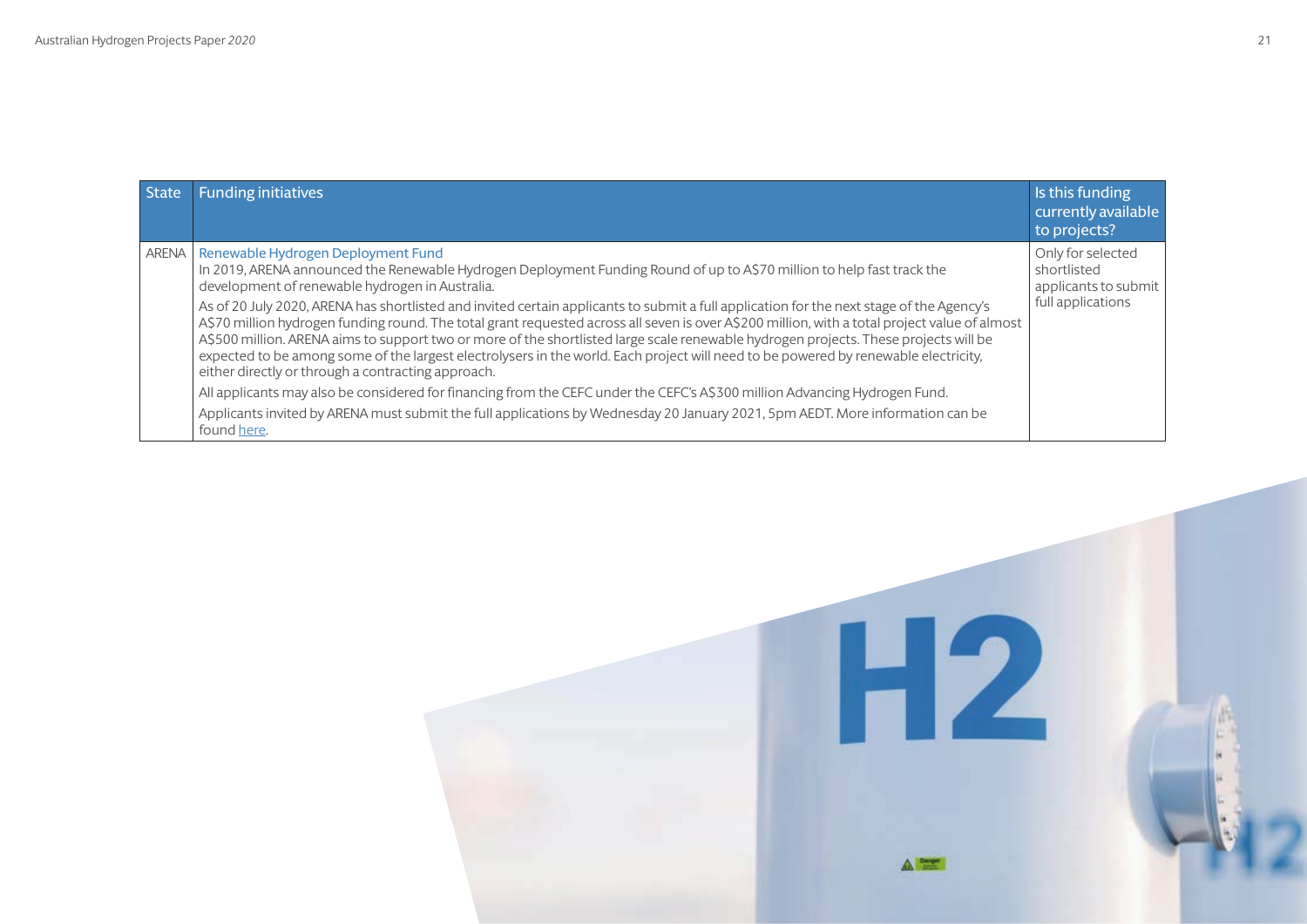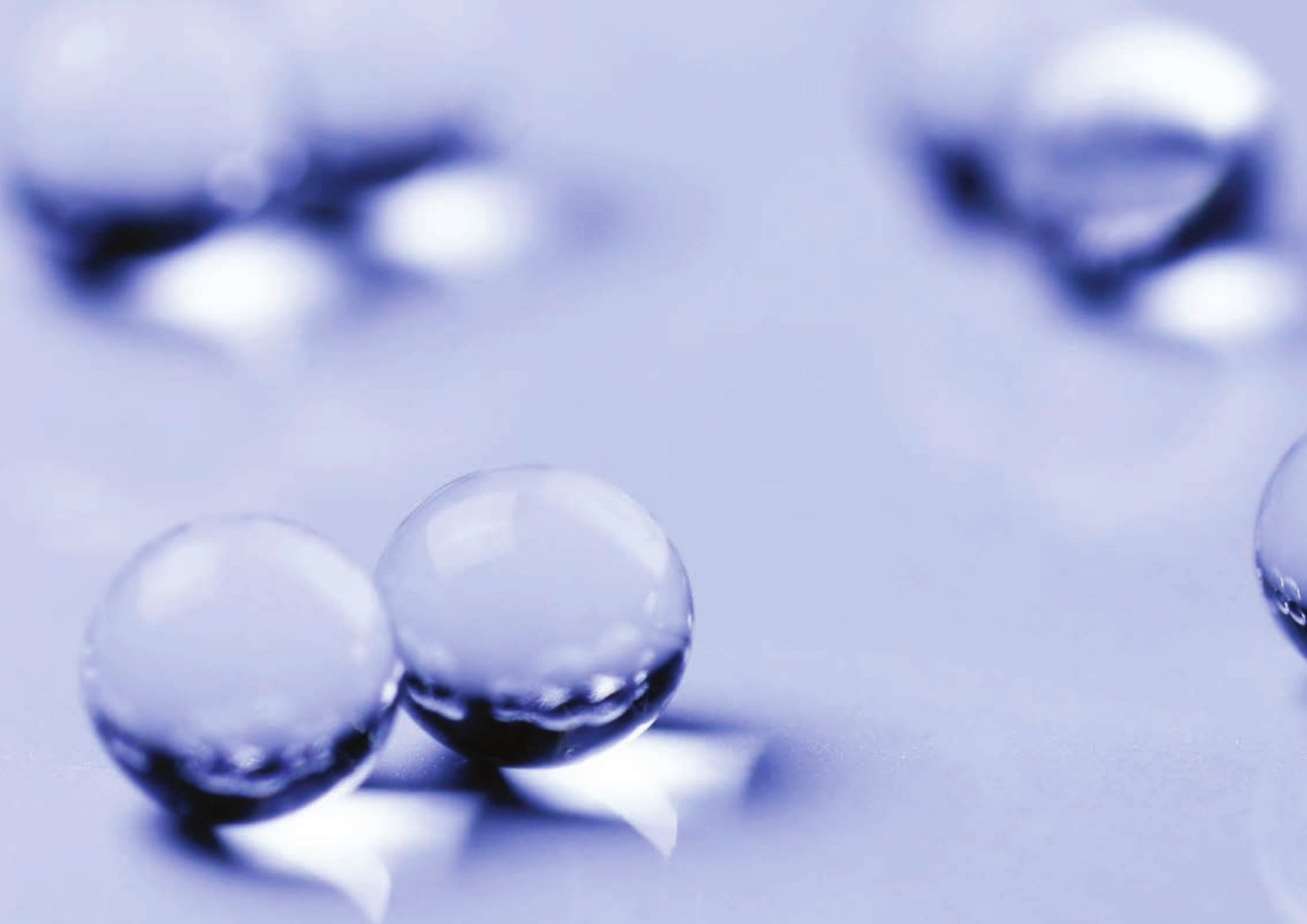